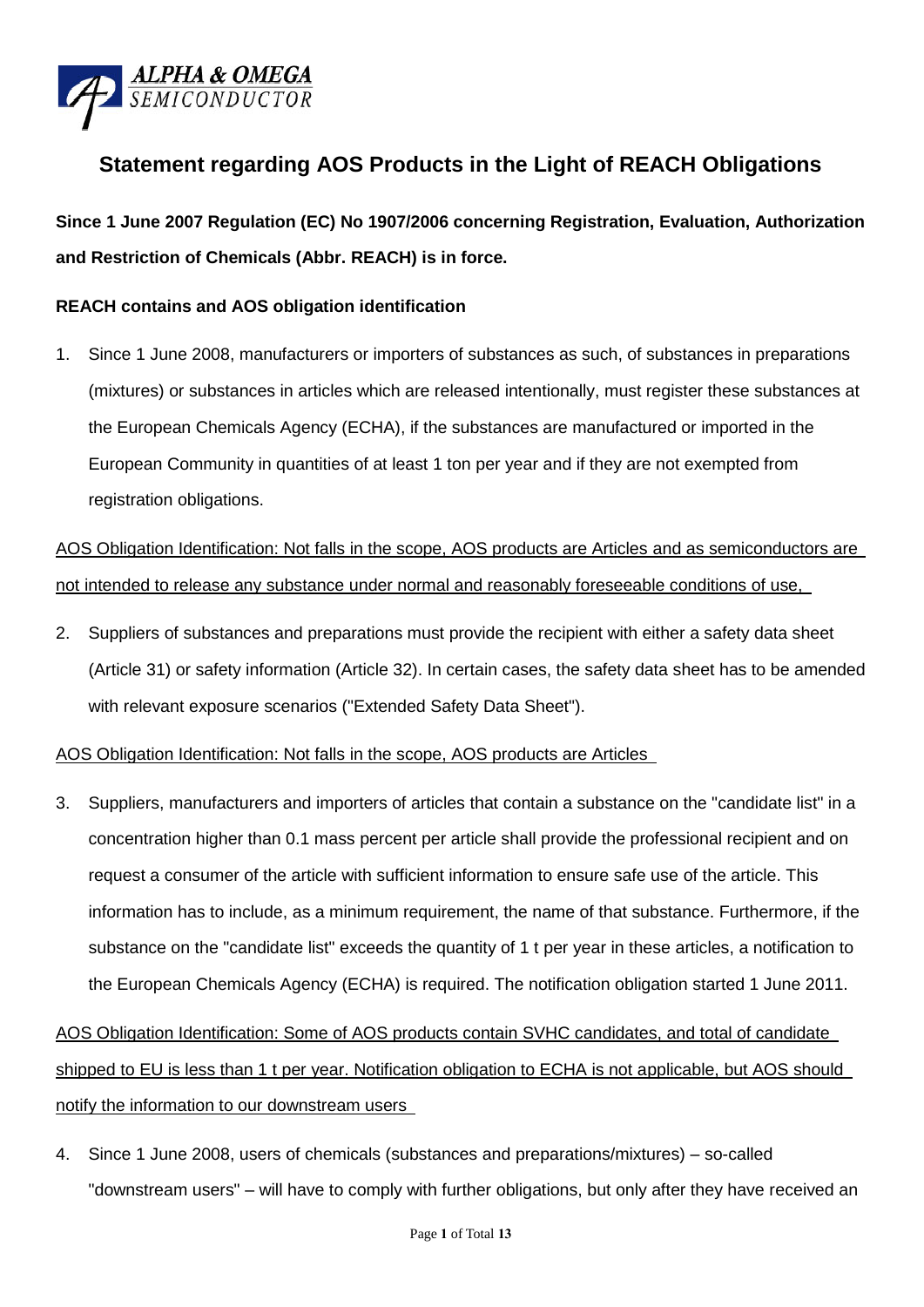

extended safety data sheet. Downstream users can provide appropriate information to assist the manufacturers and importers of substances and preparations in registering them.

AOS Obligation Identification: Notification is not required since exposure to humans or the environment under normal or reasonably foreseeable conditions of use including disposal (disposal phase of electronic products is covered in the European Union by the WEEE directive 2012/19/EU) can be excluded for AOS semiconductor products.

## **What should AOS do specific to REACH?**

Depended on the obligation identification, we have reviewed the BOM and obtained / confirmed the information from our supplier chain. We certified these substances of Very High Concern (SVHC candidate as below listed) are NOT CONTAINED in AOS's products, except some products applied Condition A or Condition A & B.

Condition A: lead / CAS #7439-92-1as main ingredient in high temperature melting solder as die attach and/or clip bonding, which applied EU RoHS exemption clause 7(a):Lead in high melting temperature type solders (i.e. lead-based alloys containing 85 % by weight or more lead).

ConditionB:1,6,7,8,9,14,15,16,17,17,18,18-dodecachloropentacyclo [12.2.1.16,9.02,13.05,10] octadeca-7,15-diene / CAS No.: 13560-89-9astheadditive in one type of molding compound for encapsulation.

Note: 'NOT CONTAINED' means NOT PRESENT in their relevant devices (REACH classify them as articles) above a concentration of 0.1%/ 1000ppmweight by weight.

Furthermore, our products do not contain any of the substances above the maximum thresholds under the given application in Annex XVII of REACH.

**Company Name: Alpha & Omega Semiconductor (Hong Kong) Limited Address: 701 Tesbury Centre, 24-32 Queen's Road East, Wan Chai, Hong Kong Date: Mar 1, 2022**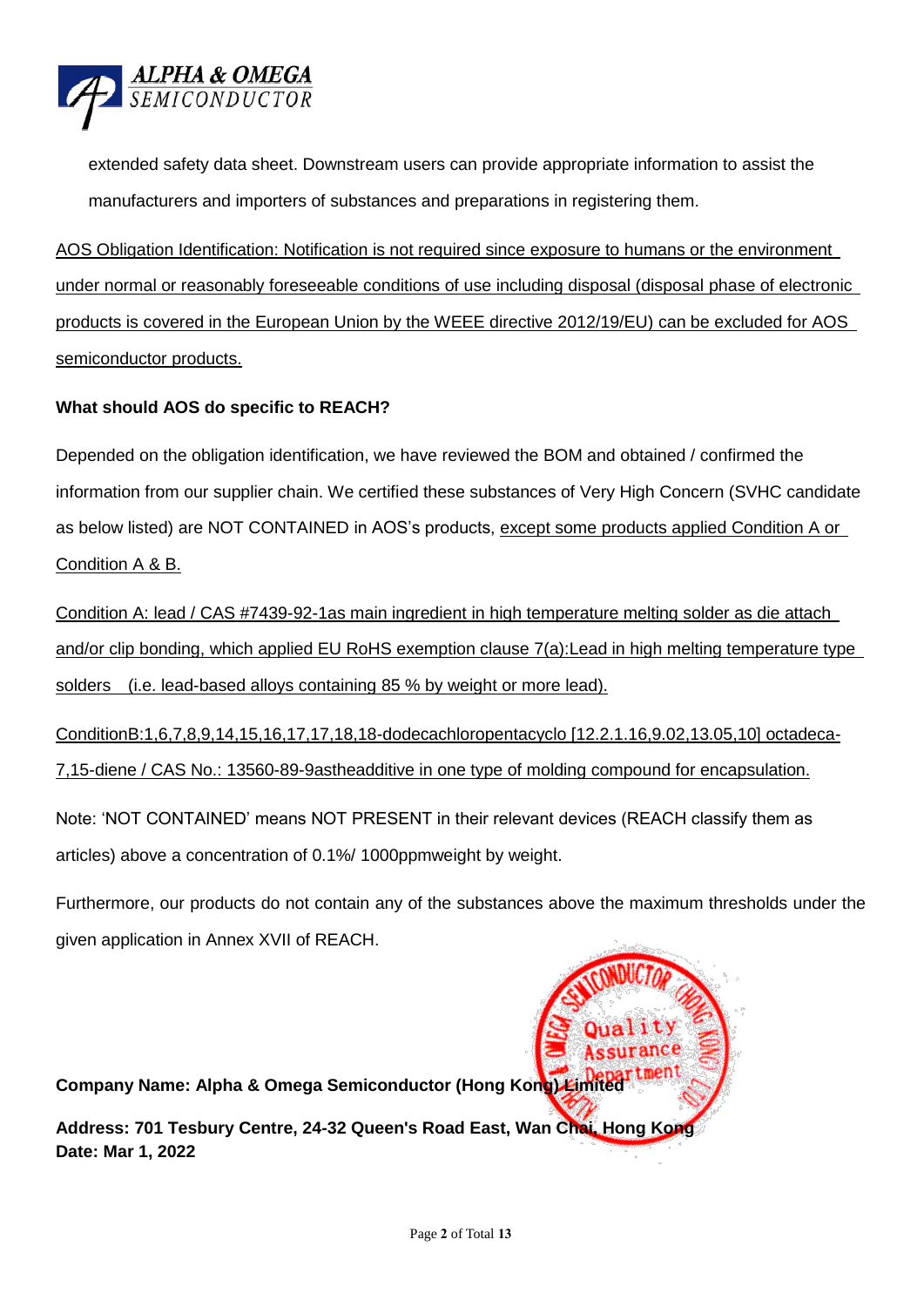

## **Candidate list of substances of Very High Concern for authorization (last updated: 17th Jan, 2022)**

| #              | <b>Substance Name</b>                                                                                                                                                                                                                                                                                                                                                                                                                                                                                                                                                                                                                                                                                                                                                                                                                                                                                                                                                                                                                                   | EC No.    | CAS No.     | Date of<br>inclusion |
|----------------|---------------------------------------------------------------------------------------------------------------------------------------------------------------------------------------------------------------------------------------------------------------------------------------------------------------------------------------------------------------------------------------------------------------------------------------------------------------------------------------------------------------------------------------------------------------------------------------------------------------------------------------------------------------------------------------------------------------------------------------------------------------------------------------------------------------------------------------------------------------------------------------------------------------------------------------------------------------------------------------------------------------------------------------------------------|-----------|-------------|----------------------|
| $\mathbf{1}$   | tris(2-methoxyethoxy)vinylsilane                                                                                                                                                                                                                                                                                                                                                                                                                                                                                                                                                                                                                                                                                                                                                                                                                                                                                                                                                                                                                        | 213-934-0 | 1067-53-4   | 2022/1/17            |
| $\overline{c}$ | S-(tricyclo(5.2.1.0'2,6)deca-3-en-8(or 9)-yl O-(isopropyl or<br>isobutyl or 2-ethylhexyl) O-(isopropyl or isobutyl or 2-<br>ethylhexyl) phosphorodithioate                                                                                                                                                                                                                                                                                                                                                                                                                                                                                                                                                                                                                                                                                                                                                                                                                                                                                              | 401-850-9 | 255881-94-8 | 2022/1/17            |
| 3              | 6,6'-di-tert-butyl-2,2'-methylenedi-p-cresol                                                                                                                                                                                                                                                                                                                                                                                                                                                                                                                                                                                                                                                                                                                                                                                                                                                                                                                                                                                                            | 204-327-1 | 119-47-1    | 2022/1/17            |
| 4              | $(\pm)$ -1,7,7-trimethyl-3-[(4-<br>methylphenyl)methylene]bicyclo[2.2.1]heptan-2-one covering<br>any of the individual isomers and/or combinations thereof (4-<br>MBC)<br>>(3E)-1,7,7-trimethyl-3-(4-<br>methylbenzylidene)bicyclo[2.2.1]heptan-2-one EC No.: -   CAS<br>No.: 1782069-81-1<br>>(1R,3E,4S)-1,7,7-trimethyl-3-(4-<br>methylbenzylidene)bicyclo[2.2.1]heptan-2-one EC No.: -   CAS<br>No.: 95342-41-9<br>>(1S,3Z,4R)-1,7,7-trimethyl-3-(4-<br>methylbenzylidene)bicyclo[2.2.1]heptan-2-one EC No.: -   CAS<br>No.: 852541-25-4<br>$>(\pm)$ -1,7,7-trimethyl-3-[(4-<br>methylphenyl)methylene]bicyclo[2.2.1]heptan-2-one EC No.:<br>253-242-6   CAS No.: 36861-47-9<br>>(1R,4S)-1,7,7-trimethyl-3-(4-<br>methylbenzylidene)bicyclo[2.2.1]heptan-2-one EC No.: -   CAS<br>No.: 741687-98-9<br>>(1S,3E,4R)-1,7,7-trimethyl-3-(4-<br>methylbenzylidene)bicyclo[2.2.1]heptan-2-one EC No.: -   CAS<br>No.: 852541-30-1<br>>(1R,3Z,4S)-1,7,7-trimethyl-3-(4-<br>methylbenzylidene)bicyclo[2.2.1]heptan-2-one EC No.: -   CAS<br>No.: 852541-21-0 |           |             | 2022/1/17            |
| 5              | Phenol, alkylation products (mainly in para position) with C12-<br>rich branched alkyl chains from oligomerisation, covering any<br>individual isomers and/ or combinations thereof (PDDP)<br>>Phenol, dodecyl-, branched EC No.: 310-154-3   CAS No.:<br>121158-58-5<br>>Phenol, (tetrapropenyl) derivatives EC No.: -   CAS No.:<br>74499-35-7<br>>Phenol, 4-dodecyl, branched EC No.: -   CAS No.: 210555-<br>$94 - 5$<br>>4-isododecylphenol EC No.: -   CAS No.: 27459-10-5                                                                                                                                                                                                                                                                                                                                                                                                                                                                                                                                                                        |           |             | 2021/7/8             |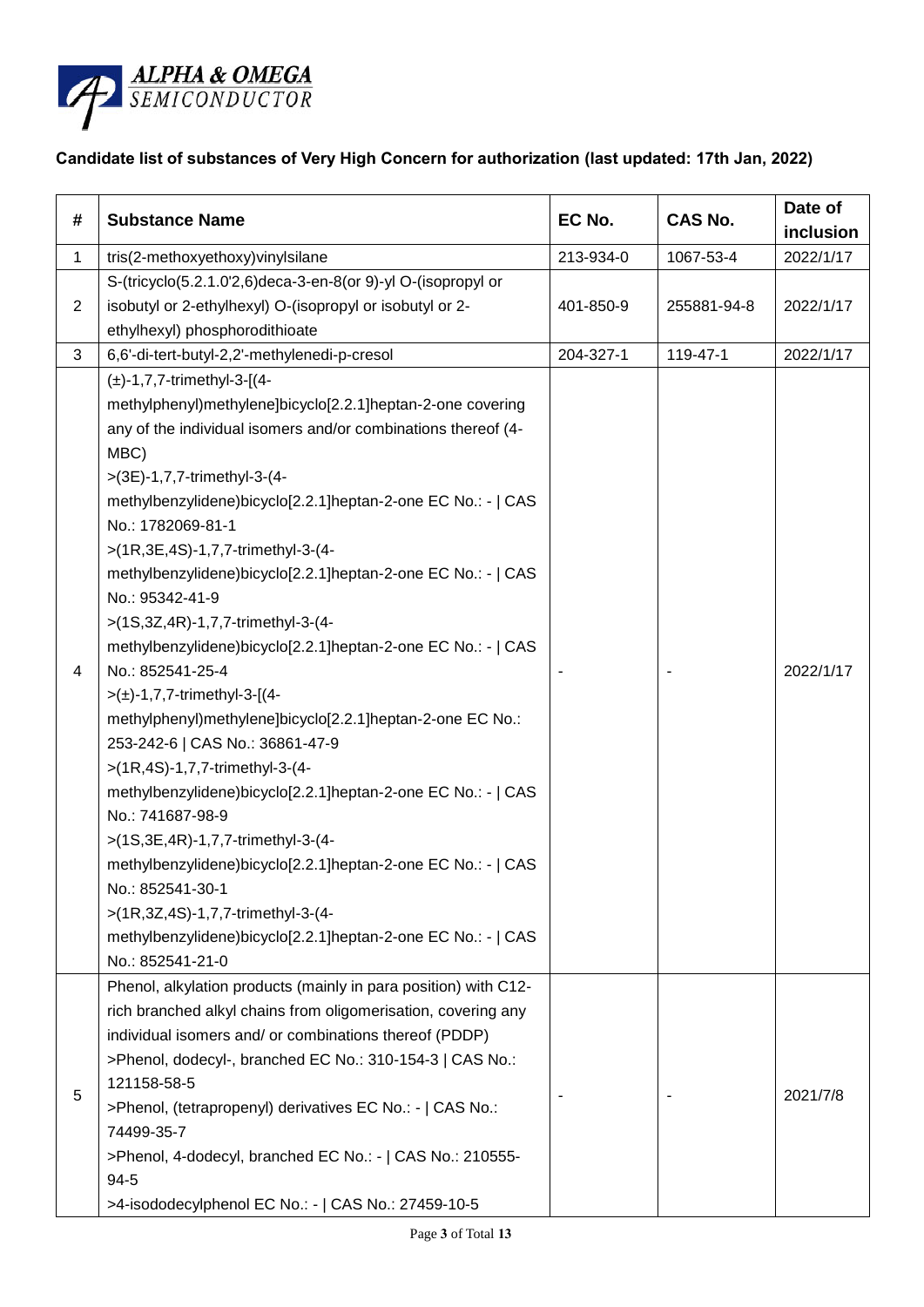

|                | >Phenol, tetrapropylene- EC No.: -   CAS No.: 57427-55-1<br>>Phenol, 4-isododecyl- EC No.: -   CAS No.: 27147-75-7                                                                                                                                                                                                                                                                                                                                                                              |           |          |          |
|----------------|-------------------------------------------------------------------------------------------------------------------------------------------------------------------------------------------------------------------------------------------------------------------------------------------------------------------------------------------------------------------------------------------------------------------------------------------------------------------------------------------------|-----------|----------|----------|
| 6              | Orthoboric acid, sodium salt<br>>boric acid (H3BO3), sodium salt, hydrate EC No.: -   CAS No.:<br>25747-83-5<br>>Boric acid (H3BO3), disodium salt EC No.: -   CAS No.:<br>22454-04-2<br>>Trisodium orthoborate EC No.: 238-253-6   CAS No.: 14312-<br>$40 - 4$<br>>Boric acid, sodium salt EC No.: 215-604-1   CAS No.: 1333-<br>73-9<br>>Orthoboric acid, sodium salt EC No.: 237-560-2   CAS No.:<br>13840-56-7<br>>Boric acid (H3BO3), sodium salt (1:1) EC No.: -   CAS No.:<br>14890-53-0 |           |          | 2021/7/8 |
| $\overline{7}$ | Medium-chain chlorinated paraffins (MCCP)<br>UVCB substances consisting of more than or equal to 80%<br>linear chloroalkanes with carbon chain lengths within the range<br>from C14 to C17<br>>Alkanes, C14-16, chloro EC No.: -   CAS No.: 1372804-76-6<br>>Alkanes, C14-17, chloro EC No.: 287-477-0   CAS No.:<br>85535-85-9<br>>di-, tri- and tetrachlorotetradecane EC No.: 950-299-5   CAS<br>$No.: -$<br>>Tetradecane, chloro derivs. EC No.: -   CAS No.: 198840-65-<br>2               |           |          | 2021/7/8 |
| 8              | glutaral                                                                                                                                                                                                                                                                                                                                                                                                                                                                                        | 203-856-5 | 111-30-8 | 2021/7/8 |
| 9              | 4,4'-(1-methylpropylidene)bisphenol                                                                                                                                                                                                                                                                                                                                                                                                                                                             | 201-025-1 | 77-40-7  | 2021/7/8 |
| 10             | 2-(4-tert-butylbenzyl)propionaldehyde and its individual<br>stereoisomers<br>>(2R)-3-(4-tert-butylphenyl)-2-methylpropanal EC No.: -   CAS<br>No.: 75166-31-3<br>>2-(4-tert-butylbenzyl)propionaldehyde EC No.: 201-289-8  <br>CAS No.: 80-54-6<br>>(2S)-3-(4-tert-butylphenyl)-2-methylpropanal EC No.: -   CAS<br>No.: 75166-30-2                                                                                                                                                             |           |          | 2021/7/8 |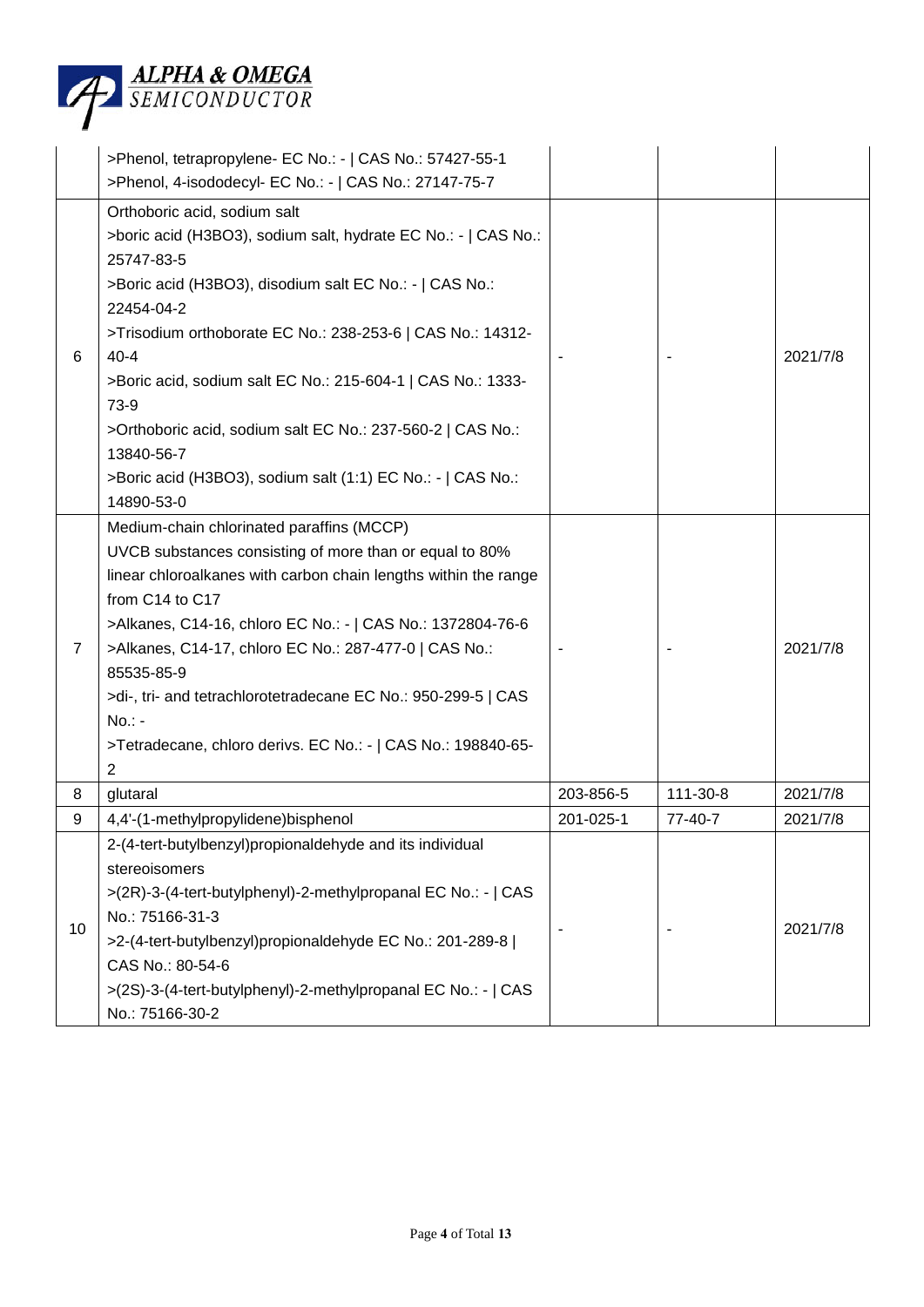

| 11 | 2,2-bis(bromomethyl)propane-1,3-diol (BMP); 2,2-<br>dimethylpropan-1-ol, tribromo derivative/3-bromo-2,2-<br>bis(bromomethyl)-1-propanol (TBNPA); 2,3-dibromo-1-<br>propanol (2,3-DBPA)<br>>2,2-dimethylpropan-1-ol, tribromo derivative (TBNPA) EC<br>No.: 253-057-0   CAS No.: 36483-57-5<br>>3-bromo-2,2-bis(bromomethyl)-1-propanol (TBNPA) EC No.: -<br>  CAS No.: 1522-92-5<br>>2,2-bis(bromomethyl)propane-1,3-diol (BMP) EC No.: 221-<br>967-7   CAS No.: 3296-90-0<br>>2,3-dibromo-1-propanol (2,3-DBPA) EC No.: 202-480-9   CAS<br>No.: 96-13-9 |           |             | 2021/7/8  |
|----|-----------------------------------------------------------------------------------------------------------------------------------------------------------------------------------------------------------------------------------------------------------------------------------------------------------------------------------------------------------------------------------------------------------------------------------------------------------------------------------------------------------------------------------------------------------|-----------|-------------|-----------|
| 12 | 1,4-dioxane                                                                                                                                                                                                                                                                                                                                                                                                                                                                                                                                               | 204-661-8 | 123-91-1    | 2021/7/8  |
|    | Dioctyltin dilaurate, stannane, dioctyl-, bis(coco acyloxy)                                                                                                                                                                                                                                                                                                                                                                                                                                                                                               |           |             |           |
|    | derivs., and any other stannane, dioctyl-, bis(fatty acyloxy)                                                                                                                                                                                                                                                                                                                                                                                                                                                                                             |           |             |           |
|    | derivs. wherein C12 is the predominant carbon number of the                                                                                                                                                                                                                                                                                                                                                                                                                                                                                               |           |             |           |
|    | fatty acyloxy moiety                                                                                                                                                                                                                                                                                                                                                                                                                                                                                                                                      |           |             |           |
| 13 | -Dioctyltin dilaurate EC No.: 222-883-3   CAS No.: 3648-18-8                                                                                                                                                                                                                                                                                                                                                                                                                                                                                              |           |             | 2021/1/19 |
|    | -Stannane, dioctyl-, bis(coco acyloxy) derivs. EC No.: 293-901-                                                                                                                                                                                                                                                                                                                                                                                                                                                                                           |           |             |           |
|    | 5   CAS No.: 91648-39-4                                                                                                                                                                                                                                                                                                                                                                                                                                                                                                                                   |           |             |           |
|    | -dioctyltin dilaurate; stannane, dioctyl-, bis(coco acyloxy)<br>derivs. EC No.: -   CAS No.: -                                                                                                                                                                                                                                                                                                                                                                                                                                                            |           |             |           |
| 14 | Bis(2-(2-methoxyethoxy)ethyl)ether                                                                                                                                                                                                                                                                                                                                                                                                                                                                                                                        | 205-594-7 | 143-24-8    | 2021/1/19 |
| 15 | Dibutylbis(pentane-2,4-dionato-O,O')tin                                                                                                                                                                                                                                                                                                                                                                                                                                                                                                                   | 245-152-0 | 22673-19-4  | 2020/6/25 |
| 16 | Butyl 4-hydroxybenzoate                                                                                                                                                                                                                                                                                                                                                                                                                                                                                                                                   | 202-318-7 | 94-26-8     | 2020/6/25 |
| 17 | 2-methylimidazole                                                                                                                                                                                                                                                                                                                                                                                                                                                                                                                                         | 211-765-7 | 693-98-1    | 2020/6/25 |
| 18 | 1-vinylimidazole                                                                                                                                                                                                                                                                                                                                                                                                                                                                                                                                          | 214-012-0 | 1072-63-5   | 2020/6/25 |
| 19 | Perfluorobutane sulfonic acid (PFBS) and its salts                                                                                                                                                                                                                                                                                                                                                                                                                                                                                                        |           |             | 2020/1/16 |
| 20 | Diisohexyl phthalate                                                                                                                                                                                                                                                                                                                                                                                                                                                                                                                                      | 276-090-2 | 71850-09-4  | 2020/1/16 |
| 21 | 2-methyl-1-(4-methylthiophenyl)-2-morpholinopropan-1-one                                                                                                                                                                                                                                                                                                                                                                                                                                                                                                  | 400-600-6 | 71868-10-5  | 2020/1/16 |
| 22 | 2-benzyl-2-dimethylamino-4'-morpholinobutyrophenone                                                                                                                                                                                                                                                                                                                                                                                                                                                                                                       | 404-360-3 | 119313-12-1 | 2020/1/16 |
|    | 2,3,3,3-tetrafluoro-2-(heptafluoropropoxy)propionic acid, its                                                                                                                                                                                                                                                                                                                                                                                                                                                                                             |           |             |           |
| 23 | salts and its acyl halides                                                                                                                                                                                                                                                                                                                                                                                                                                                                                                                                |           |             | 2019/7/16 |
|    | covering any of their individual isomers and combinations                                                                                                                                                                                                                                                                                                                                                                                                                                                                                                 |           |             |           |
|    | thereof                                                                                                                                                                                                                                                                                                                                                                                                                                                                                                                                                   |           |             |           |
| 24 | 2-methoxyethyl acetate                                                                                                                                                                                                                                                                                                                                                                                                                                                                                                                                    | 203-772-9 | 110-49-6    | 2019/7/16 |
| 25 | 4-tert-butylphenol                                                                                                                                                                                                                                                                                                                                                                                                                                                                                                                                        | 202-679-0 | 98-54-4     | 2019/7/16 |
|    | Tris(4-nonylphenyl, branched and linear) phosphite (TNPP)                                                                                                                                                                                                                                                                                                                                                                                                                                                                                                 |           |             |           |
| 26 | with $\geq 0.1\%$ w/w of 4-nonylphenol, branched and linear (4-                                                                                                                                                                                                                                                                                                                                                                                                                                                                                           |           |             | 2019/7/16 |
|    | NP)                                                                                                                                                                                                                                                                                                                                                                                                                                                                                                                                                       |           |             |           |
| 27 | 1,7,7-trimethyl-3-(phenylmethylene)bicyclo[2.2.1]heptan-2-one                                                                                                                                                                                                                                                                                                                                                                                                                                                                                             | 239-139-9 | 15087-24-8  | 2019/1/15 |
|    | 3-benzylidene camphor; 3-BC                                                                                                                                                                                                                                                                                                                                                                                                                                                                                                                               |           |             |           |
| 28 | 2,2-bis(4'-hydroxyphenyl)-4-methylpentane                                                                                                                                                                                                                                                                                                                                                                                                                                                                                                                 | 401-720-1 | 6807-17-6   | 2019/1/15 |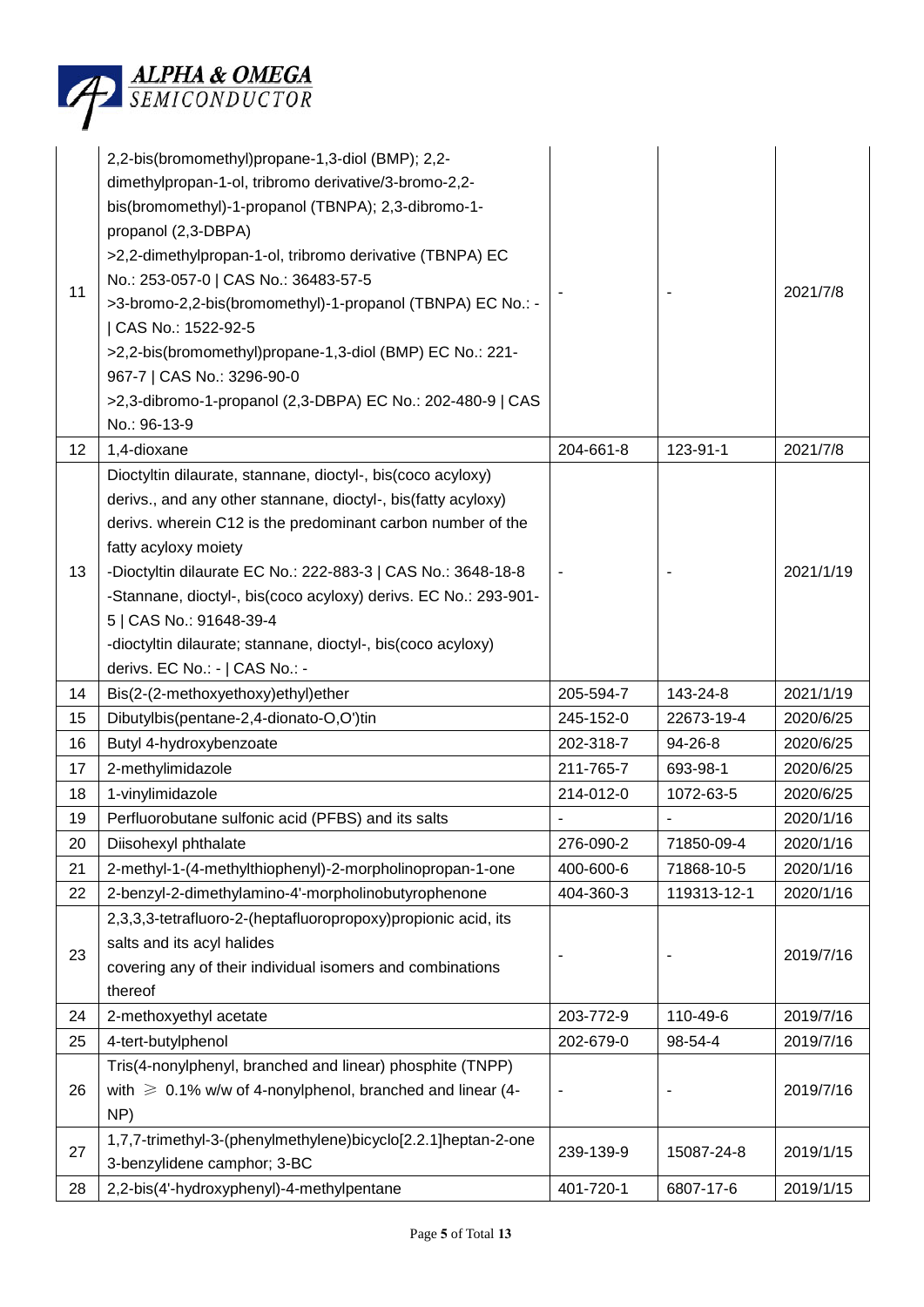

| 29 | Benzo[k]fluoranthene                                                                                                                                                                                                                                                                                                                                                                                                                                                                                                                                                                                                                                                                                                                                                 | 205-916-6 | 207-08-9                 | 2019/1/15 |
|----|----------------------------------------------------------------------------------------------------------------------------------------------------------------------------------------------------------------------------------------------------------------------------------------------------------------------------------------------------------------------------------------------------------------------------------------------------------------------------------------------------------------------------------------------------------------------------------------------------------------------------------------------------------------------------------------------------------------------------------------------------------------------|-----------|--------------------------|-----------|
| 30 | Fluoranthene                                                                                                                                                                                                                                                                                                                                                                                                                                                                                                                                                                                                                                                                                                                                                         | 205-912-4 | 206-44-0;                | 2019/1/15 |
|    |                                                                                                                                                                                                                                                                                                                                                                                                                                                                                                                                                                                                                                                                                                                                                                      |           | 93951-69-0               |           |
| 31 | Phenanthrene                                                                                                                                                                                                                                                                                                                                                                                                                                                                                                                                                                                                                                                                                                                                                         | 201-581-5 | $85 - 01 - 8$            | 2019/1/15 |
| 32 | Pyrene                                                                                                                                                                                                                                                                                                                                                                                                                                                                                                                                                                                                                                                                                                                                                               | 204-927-3 | 129-00-0;<br>1718-52-1   | 2019/1/15 |
| 33 | Benzene-1,2,4-tricarboxylic acid 1,2 anhydride                                                                                                                                                                                                                                                                                                                                                                                                                                                                                                                                                                                                                                                                                                                       | 209-008-0 | 552-30-7                 | 2018/6/27 |
| 34 | Benzo[ghi]perylene                                                                                                                                                                                                                                                                                                                                                                                                                                                                                                                                                                                                                                                                                                                                                   | 205-883-8 | 191-24-2                 | 2018/6/27 |
| 35 | Decamethylcyclopentasiloxane                                                                                                                                                                                                                                                                                                                                                                                                                                                                                                                                                                                                                                                                                                                                         | 208-764-9 | 541-02-6                 | 2018/6/27 |
| 36 | Dicyclohexyl phthalate                                                                                                                                                                                                                                                                                                                                                                                                                                                                                                                                                                                                                                                                                                                                               | 201-545-9 | 84-61-7                  | 2018/6/27 |
| 37 | Disodium octaborate                                                                                                                                                                                                                                                                                                                                                                                                                                                                                                                                                                                                                                                                                                                                                  | 234-541-0 | 12008-41-2               | 2018/6/27 |
| 38 | Dodecamethylcyclohexasiloxane                                                                                                                                                                                                                                                                                                                                                                                                                                                                                                                                                                                                                                                                                                                                        | 208-762-8 | 540-97-6                 | 2018/6/27 |
| 39 | Ethylenediamine                                                                                                                                                                                                                                                                                                                                                                                                                                                                                                                                                                                                                                                                                                                                                      | 203-468-6 | $107 - 15 - 3$           | 2018/6/27 |
| 40 | Lead                                                                                                                                                                                                                                                                                                                                                                                                                                                                                                                                                                                                                                                                                                                                                                 | 231-100-4 | 7439-92-1                | 2018/6/27 |
| 41 | Octamethylcyclotetrasiloxane                                                                                                                                                                                                                                                                                                                                                                                                                                                                                                                                                                                                                                                                                                                                         | 209-136-7 | 556-67-2                 | 2018/6/27 |
| 42 | Terphenyl, hydrogenated                                                                                                                                                                                                                                                                                                                                                                                                                                                                                                                                                                                                                                                                                                                                              | 262-967-7 | 61788-32-7               | 2018/6/27 |
| 43 | Benz[a]anthracene                                                                                                                                                                                                                                                                                                                                                                                                                                                                                                                                                                                                                                                                                                                                                    | 200-280-6 | 56-55-3<br>1718-53-2     | 2018/1/15 |
| 44 | Cadmium carbonate                                                                                                                                                                                                                                                                                                                                                                                                                                                                                                                                                                                                                                                                                                                                                    | 208-168-9 | 513-78-0                 | 2018/1/15 |
| 45 | Cadmium hydroxide                                                                                                                                                                                                                                                                                                                                                                                                                                                                                                                                                                                                                                                                                                                                                    | 244-168-5 | 21041-95-2               | 2018/1/15 |
| 46 | Cadmium nitrate                                                                                                                                                                                                                                                                                                                                                                                                                                                                                                                                                                                                                                                                                                                                                      | 233-710-6 | 10022-68-1<br>10325-94-7 | 2018/1/15 |
| 47 | Chrysene                                                                                                                                                                                                                                                                                                                                                                                                                                                                                                                                                                                                                                                                                                                                                             | 205-923-4 | 218-01-9<br>1719-03-5    | 2018/1/15 |
| 48 | Dodecachloropentacyclo[12.2.1.16,9.02,13.05,10]octadeca-<br>7,15-diene ("Dechlorane Plus"?)<br>covering any of its individual anti- and syn-isomers or any<br>combination thereof<br>rel-(1R,4S,4aS,6aR,7R,10S,10aS,12aR)-<br>1,2,3,4,7,8,9,10,13,13,14,14-dodecachloro-<br>1,4,4a,5,6,6a,7,10,10a,11,12,12a-dodecahydro-1,4:7,10-<br>dimethanodibenzo[a,e]cyclooctene EC No.: -   CAS No.:<br>1,6,7,8,9,14,15,16,17,17,18,18-<br>dodecachloropentacyclo[12.2.1.16,9.02,13.05,10]octadeca-<br>7,15-diene EC No.: 236-948-9<br>  CAS No.:<br>13560-89-<br>9<br>rel-(1R,4S,4aS,6aS,7S,10R,10aR,12aR)-<br>1,2,3,4,7,8,9,10,13,13,14,14-dodecachloro-<br>1,4,4a,5,6,6a,7,10,10a,11,12,12a-dodecahydro-1,4:7,10-<br>dimethanodibenzo[a,e]cyclooctene EC No.:<br>  CAS No. |           |                          | 2018/1/15 |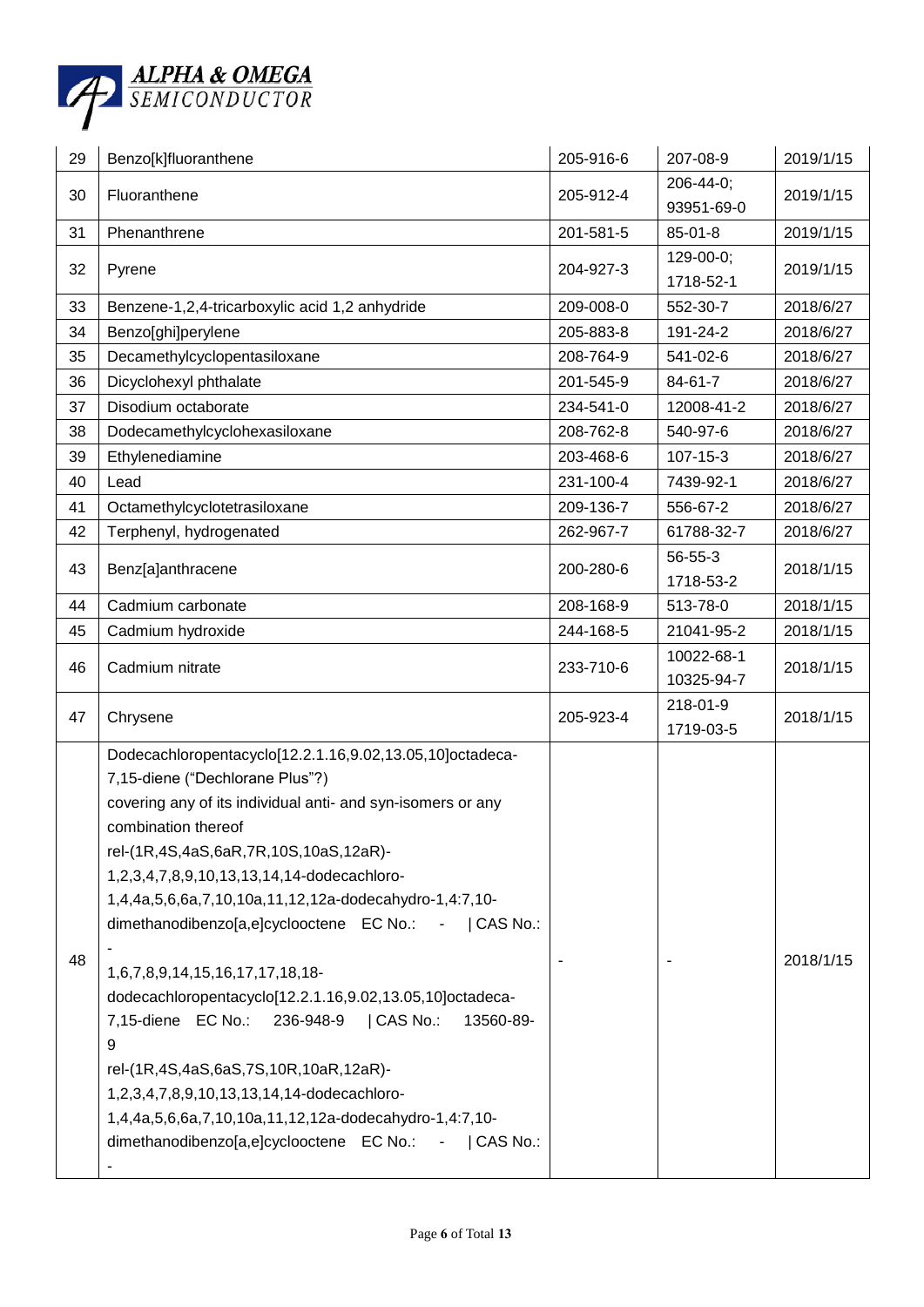

| 49       | Reaction products of 1,3,4-thiadiazolidine-2,5-dithione,<br>formaldehyde and 4-heptylphenol, branched and linear (RP-<br>HP)<br>with $\geq 0.1\%$ w/w 4-heptylphenol, branched and linear (4-HPbI)                                                                                                                                      |                        |                                     | 2018/1/15                |
|----------|-----------------------------------------------------------------------------------------------------------------------------------------------------------------------------------------------------------------------------------------------------------------------------------------------------------------------------------------|------------------------|-------------------------------------|--------------------------|
| 50       | Perfluorohexane-1-sulphonic acid and its salts<br><b>PFHxS</b>                                                                                                                                                                                                                                                                          |                        |                                     | 2017/7/7                 |
| 51       | 4,4'-isopropylidenediphenol                                                                                                                                                                                                                                                                                                             | 201-245-8              | 80-05-7                             | 2017/1/12                |
| 52       | 4-Heptylphenol, branched and linear<br>substances with a linear and/or branched alkyl chain with a<br>carbon number of 7 covalently bound predominantly in position<br>4 to phenol, covering also UVCB- and well-defined substances<br>which include any of the individual isomers or a combination<br>thereof                          |                        |                                     | 2017/1/12                |
| 53       | Nonadecafluorodecanoic acid (PFDA) and its sodium and<br>ammonium salts<br>- Nonadecafluorodecanoic acid<br>- Ammonium nonadecafluorodecanoate<br>- Decanoic acid, nonadecafluoro-, sodium salt                                                                                                                                         | 206-400-3<br>221-470-5 | 335-76-2<br>3108-42-7<br>3830-45-3  | 2017/1/12                |
| 54       | p-(1,1-dimethylpropyl)phenol                                                                                                                                                                                                                                                                                                            | 201-280-9              | 80-46-6                             | 2017/1/12                |
| 55       | Benzo[def]chrysene                                                                                                                                                                                                                                                                                                                      | 200-028-5              | $50-32-8$                           | 2016/6/20                |
| 56       | 1,2-benzenedicarboxylic acid, di-C6-10-alkyl esters; 1,2-<br>benzenedicarboxylic acid, mixed decyl and hexyl and octyl<br>diesters with $\geq 0.3\%$ of dihexyl phthalate (EC No. 201-559-5)                                                                                                                                            | 271-094-0<br>272-013-1 | 68515-51-5<br>68648-93-1            | 2015/6/15                |
| 57       | 5-sec-butyl-2-(2,4-dimethylcyclohex-3-en-1-yl)-5-methyl-1,3-<br>dioxane [1], 5-sec-butyl-2-(4,6-dimethylcyclohex-3-en-1-yl)-5-<br>methyl-1,3-dioxane [2] [covering any of the individual<br>stereoisomers of [1] and [2] or any combination thereof]                                                                                    |                        |                                     | 2015/6/15                |
| 58       | Nitrobenzene                                                                                                                                                                                                                                                                                                                            | 202-716-0              | 98-95-3                             | 2015/12/17               |
| 59       | 2,4-di-tert-butyl-6-(5-chlorobenzotriazol-2-yl)phenol (UV-327)                                                                                                                                                                                                                                                                          | 223-383-8              | 3864-99-1                           | 2015/12/17               |
| 60       | 2-(2H-benzotriazol-2-yl)-4-(tert-butyl)-6-(sec-butyl)phenol (UV-<br>350)                                                                                                                                                                                                                                                                | 253-037-1              | 36437-37-3                          | 2015/12/17               |
| 61       | 1,3-propanesultone                                                                                                                                                                                                                                                                                                                      | 214-317-9              | 1120-71-4                           | 2015/12/17               |
| 62       | Perfluorononan-1-oic-acid and its sodium and ammonium salts                                                                                                                                                                                                                                                                             | 206-801-3              | 375-95-1<br>21049-39-8<br>4149-60-4 | 2015/12/17               |
| 63       | 2-benzotriazol-2-yl-4,6-di-tert-butylphenol (UV-320)                                                                                                                                                                                                                                                                                    | 223-346-6              | 3846-71-7                           | 2014/12/17               |
| 64       | 2-ethylhexyl 10-ethyl-4,4-dioctyl-7-oxo-8-oxa-3,5-dithia-4-<br>stannatetradecanoate (DOTE)                                                                                                                                                                                                                                              | 239-622-4              | 15571-58-1                          | 2014/12/17               |
| 65<br>66 | reaction mass of 2-ethylhexyl 10-ethyl-4,4-dioctyl-7-oxo-8-oxa-<br>3,5-dithia-4-stannatetradecanoate and 2-ethylhexyl 10-ethyl-4-<br>[[2-[(2-ethylhexyl)oxy]-2-oxoethyl]thio]-4-octyl-7-oxo-8-oxa-3,5-<br>dithia-4-stannatetradecanoate (reaction mass of DOTE and<br>MOTE)<br>2-(2H-benzotriazol-2-yl)-4,6-ditertpentylphenol (UV-328) | 247-384-8              | 25973-55-1                          | 2014/12/17<br>2014/12/17 |
|          | Page 7 of Total 13                                                                                                                                                                                                                                                                                                                      |                        |                                     |                          |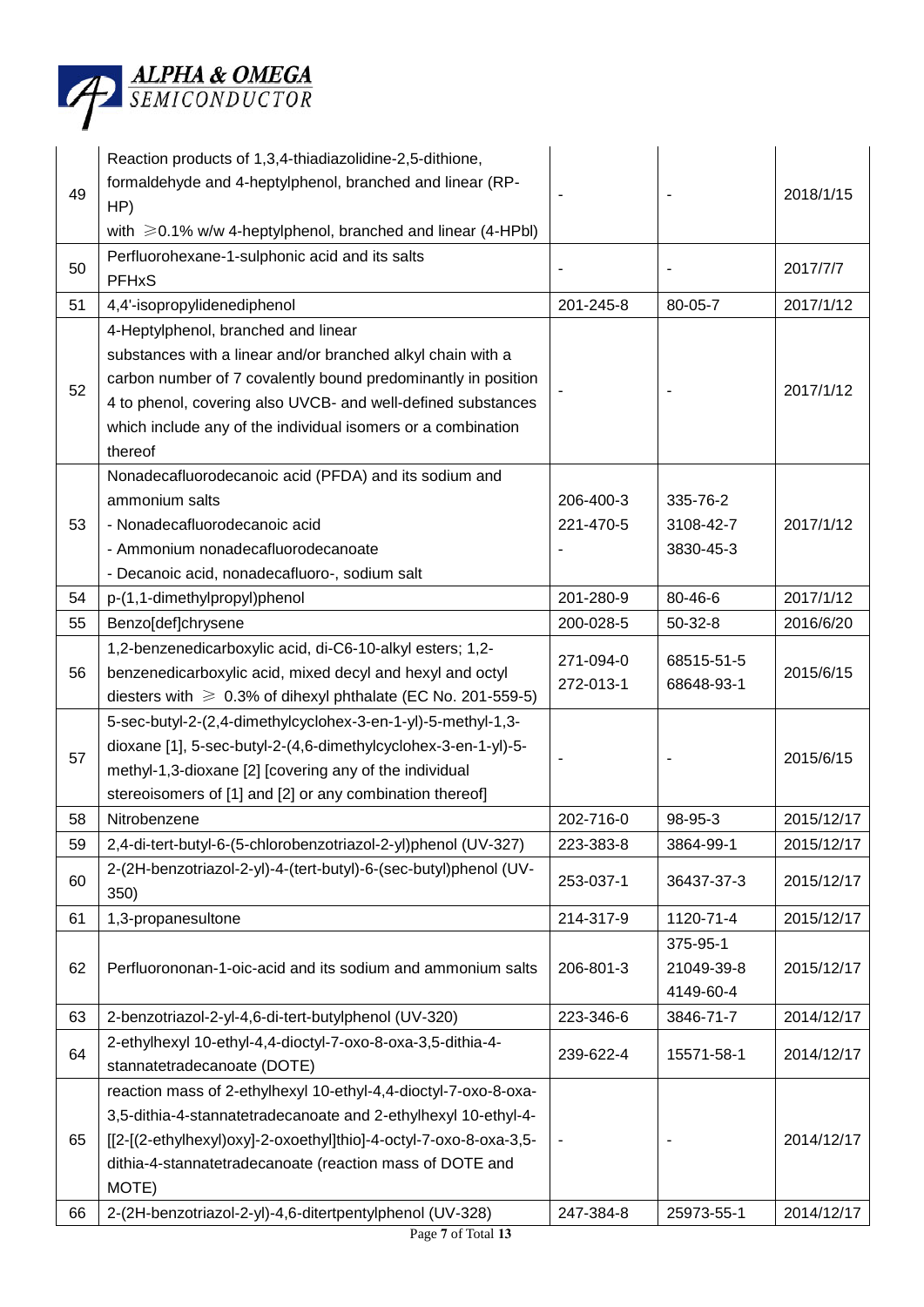

| 67 | Cadmium fluoride                                                                                                                                                                                                                                                                                                                                                 | 232-222-0                                           | 7790-79-6                                               | 2014/12/17 |
|----|------------------------------------------------------------------------------------------------------------------------------------------------------------------------------------------------------------------------------------------------------------------------------------------------------------------------------------------------------------------|-----------------------------------------------------|---------------------------------------------------------|------------|
| 68 | Cadmium sulphate                                                                                                                                                                                                                                                                                                                                                 | 233-331-6                                           | 10124-36-<br>4,31119-53-6                               | 2014/12/17 |
| 69 | Cadmium chloride                                                                                                                                                                                                                                                                                                                                                 | 233-296-7                                           | 10108-64-2                                              | 2014/6/16  |
| 70 | 1,2-Benzenedicarboxylic acid, dihexyl ester, branched and<br>linear                                                                                                                                                                                                                                                                                              | 271-093-5                                           | 68515-50-4                                              | 2014/6/16  |
| 71 | Sodium peroxometaborate                                                                                                                                                                                                                                                                                                                                          | 231-556-4                                           | 7632-04-4                                               | 2014/6/16  |
| 72 | Sodium perborate; perboric acid, sodium salt                                                                                                                                                                                                                                                                                                                     | 239-172-9;<br>234-390-0                             |                                                         | 2014/6/16  |
| 73 | Cadmium sulphide                                                                                                                                                                                                                                                                                                                                                 | 215-147-8                                           | 1306-23-6                                               | 2013/12/16 |
| 74 | Disodium 4-amino-3-[[4'-[(2,4-diaminophenyl)azo][1,1'-<br>biphenyl]-4-yl]azo] -5-hydroxy-6-(phenylazo)naphthalene-2,7-<br>disulphonate (C.I. Direct Black 38)                                                                                                                                                                                                    | 217-710-3                                           | 1937-37-7                                               | 2013/12/16 |
| 75 | Dihexyl phthalate                                                                                                                                                                                                                                                                                                                                                | 201-559-5                                           | 84-75-3                                                 | 2013/12/16 |
| 76 | Imidazolidine-2-thione; (2-imidazoline-2-thiol)                                                                                                                                                                                                                                                                                                                  | 202-506-9                                           | 96-45-7                                                 | 2013/12/16 |
| 77 | Trixylyl phosphate                                                                                                                                                                                                                                                                                                                                               | 246-677-8                                           | 25155-23-1                                              | 2013/12/16 |
| 78 | Disodium 3,3'-[[1,1'-biphenyl]-4,4'-diylbis(azo)]bis(4-<br>aminonaphthalene-1-sulphonate) (C.I. Direct Red 28)                                                                                                                                                                                                                                                   | 209-358-4                                           | 573-58-0                                                | 2013/12/16 |
| 79 | Lead di(acetate)                                                                                                                                                                                                                                                                                                                                                 | 206-104-4                                           | 301-04-2                                                | 2013/12/16 |
| 80 | Cadmium                                                                                                                                                                                                                                                                                                                                                          | 231-152-8                                           | 7440-43-9                                               | 2013/6/20  |
| 81 | Ammonium pentadecafluorooctanoate (APFO)                                                                                                                                                                                                                                                                                                                         | 223-320-4                                           | 3825-26-1                                               | 2013/6/20  |
| 82 | Pentadecafluorooctanoic acid (PFOA)                                                                                                                                                                                                                                                                                                                              | 206-397-9                                           | 335-67-1                                                | 2013/6/20  |
| 83 | Dipentyl phthalate (DPP)                                                                                                                                                                                                                                                                                                                                         | 205-017-9                                           | 131-18-0                                                | 2013/6/20  |
| 84 | 4-Nonylphenol, branched and linear, ethoxylated [substances<br>with a linear and/or branched alkyl chain with a carbon number<br>of 9 covalently bound in position 4 to phenol, ethoxylated<br>covering UVCB- and well-defined substances, polymers and<br>homologues, which include any of the individual isomers<br>and/or combinations thereof]               |                                                     |                                                         | 2013/6/20  |
| 85 | Cadmium oxide                                                                                                                                                                                                                                                                                                                                                    | 215-146-2                                           | 1306-19-0                                               | 2013/6/20  |
| 86 | Hexahydromethylphthalic anhydride [1], Hexahydro-4-<br>methylphthalic anhydride [2], Hexahydro-1-methylphthalic<br>anhydride [3], Hexahydro-3-methylphthalic anhydride [4] [The<br>individual isomers [2], [3] and [4] (including their cis- and trans-<br>stereo isomeric forms) and all possible combinations of the<br>isomers [1] are covered by this entry] | 247-094-1,<br>243-072-0,<br>256-356-4,<br>260-566-1 | 25550-51-0,<br>19438-60-9,<br>48122-14-1,<br>57110-29-9 | 2012/12/19 |
| 87 | 6-methoxy-m-toluidine (p-cresidine)                                                                                                                                                                                                                                                                                                                              | 204-419-1                                           | 120-71-8                                                | 2012/12/19 |
|    | Cyclohexane-1,2-dicarboxylic anhydride [1], cis-cyclohexane-                                                                                                                                                                                                                                                                                                     |                                                     |                                                         |            |
| 88 | 1,2-dicarboxylic anhydride [2], trans-cyclohexane-1,2-<br>dicarboxylic anhydride [3] [The individual cis- [2] and trans- [3]<br>isomer substances and all possible combinations of the cis-<br>and trans-isomers [1] are covered by this entry]                                                                                                                  | 201-604-9,<br>236-086-3,<br>238-009-9               | $85 - 42 - 7$ ,<br>13149-00-3,<br>14166-21-3            | 2012/12/19 |
| 89 | Pyrochlore, antimony lead yellow                                                                                                                                                                                                                                                                                                                                 | 232-382-1                                           | 8012-00-8                                               | 2012/12/19 |
|    |                                                                                                                                                                                                                                                                                                                                                                  |                                                     |                                                         |            |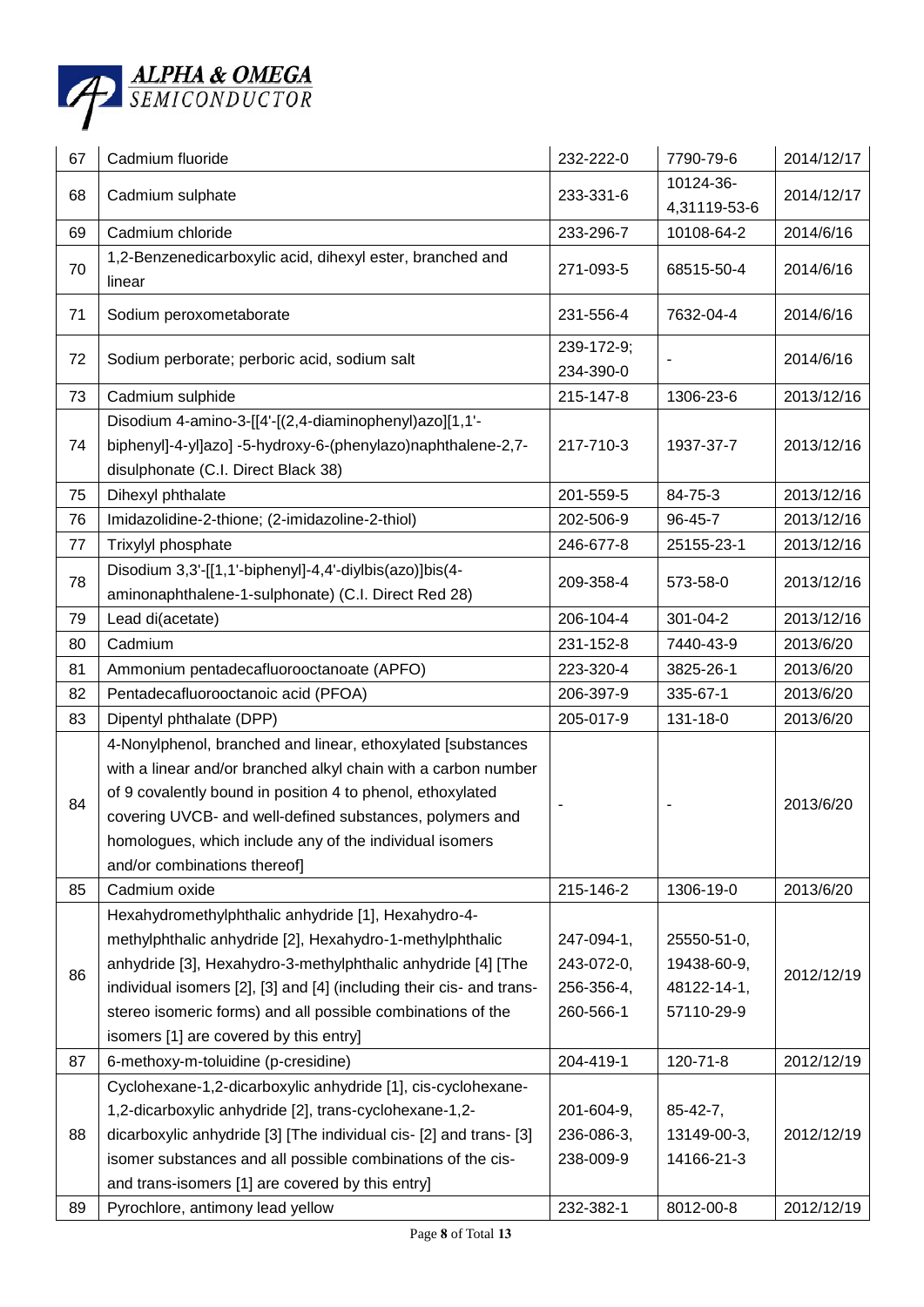

| 91<br>200-453-6<br>60-09-3<br>2012/12/19<br>4-Aminoazobenzene<br>11120-22-2<br>2012/12/19<br>92<br>Silicic acid, lead salt<br>234-363-3<br>Lead titanium zirconium oxide<br>235-727-4<br>12626-81-2<br>2012/12/19<br>93<br>215-267-0<br>1317-36-8<br>2012/12/19<br>94<br>Lead monoxide (lead oxide)<br>o-Toluidine<br>95-53-4<br>2012/12/19<br>95<br>202-429-0<br>3-ethyl-2-methyl-2-(3-methylbutyl)-1,3-oxazolidine<br>421-150-7<br>143860-04-2<br>2012/12/19<br>96<br>Dibutyltin dichloride (DBTC)<br>211-670-0<br>2012/12/19<br>97<br>683-18-1<br>Lead bis(tetrafluoroborate)<br>2012/12/19<br>98<br>237-486-0<br>13814-96-5<br>99<br>Lead dinitrate<br>10099-74-8<br>2012/12/19<br>233-245-9<br>Silicic acid (H2Si2O5), barium salt (1:1), lead-doped<br>100<br>272-271-5<br>68784-75-8<br>2012/12/19<br>Trilead bis(carbonate)dihydroxide<br>215-290-6<br>1319-46-6<br>2012/12/19<br>101<br>102<br>4,4'-methylenedi-o-toluidine<br>2012/12/19<br>212-658-8<br>838-88-0<br>Diethyl sulphate<br>103<br>200-589-6<br>64-67-5<br>2012/12/19<br>104<br>Dimethyl sulphate<br>201-058-1<br>77-78-1<br>2012/12/19<br>68-12-2<br>2012/12/19<br>105<br>N,N-dimethylformamide<br>200-679-5<br>4-(1,1,3,3-tetramethylbutyl)phenol, ethoxylated [covering well-<br>defined substances and UVCB substances, polymers and<br>2012/12/19<br>106<br>homologues]<br>4-Nonylphenol, branched and linear [substances with a linear<br>and/or branched alkyl chain with a carbon number of 9<br>covalently bound in position 4 to phenol, covering also UVCB-<br>2012/12/19<br>107<br>$\overline{\phantom{a}}$<br>and well-defined substances which include any of the<br>individual isomers or a combination thereof]<br>203-727-3<br>110-00-9<br>2012/12/19<br>108<br>Furan<br>109<br>Lead oxide sulfate<br>234-853-7<br>12036-76-9<br>2012/12/19<br>110<br>12060-00-3<br>2012/12/19<br>Lead titanium trioxide<br>235-038-9<br>Bis(pentabromophenyl) ether (decabromodiphenyl ether;<br>111<br>1163-19-5<br>2012/12/19<br>214-604-9<br>DecaBDE)<br>201-861-7<br>112<br>Dinoseb (6-sec-butyl-2,4-dinitrophenol)<br>88-85-7<br>2012/12/19<br>113<br>211-076-1<br>2012/12/19<br>1,2-Diethoxyethane<br>629-14-1<br>114<br>N-methylacetamide<br>201-182-6<br>79-16-3<br>2012/12/19<br>115<br>Tetralead trioxide sulphate<br>235-380-9<br>12202-17-4<br>2012/12/19<br>Acetic acid, lead salt, basic<br>257-175-3<br>51404-69-4<br>2012/12/19<br>116<br>117<br>69011-06-9<br>2012/12/19<br>[Phthalato(2-)]dioxotrilead<br>273-688-5<br>Tetraethyllead<br>201-075-4<br>78-00-2<br>2012/12/19<br>118<br>119<br>N-pentyl-isopentylphthalate<br>2012/12/19<br>776297-69-9<br>120<br>Pentalead tetraoxide sulphate<br>235-067-7<br>12065-90-6<br>2012/12/19<br>121<br>Heptacosafluorotetradecanoic acid<br>2012/12/19<br>206-803-4<br>376-06-7<br>Tricosafluorododecanoic acid<br>122<br>206-203-2<br>307-55-1<br>2012/12/19<br>123<br>1-bromopropane (n-propyl bromide)<br>2012/12/19<br>203-445-0<br>106-94-5<br>Dioxobis(stearato)trilead<br>12578-12-0<br>2012/12/19<br>124<br>235-702-8 | 90  | Henicosafluoroundecanoic acid   | 218-165-4 | 2058-94-8  | 2012/12/19 |
|--------------------------------------------------------------------------------------------------------------------------------------------------------------------------------------------------------------------------------------------------------------------------------------------------------------------------------------------------------------------------------------------------------------------------------------------------------------------------------------------------------------------------------------------------------------------------------------------------------------------------------------------------------------------------------------------------------------------------------------------------------------------------------------------------------------------------------------------------------------------------------------------------------------------------------------------------------------------------------------------------------------------------------------------------------------------------------------------------------------------------------------------------------------------------------------------------------------------------------------------------------------------------------------------------------------------------------------------------------------------------------------------------------------------------------------------------------------------------------------------------------------------------------------------------------------------------------------------------------------------------------------------------------------------------------------------------------------------------------------------------------------------------------------------------------------------------------------------------------------------------------------------------------------------------------------------------------------------------------------------------------------------------------------------------------------------------------------------------------------------------------------------------------------------------------------------------------------------------------------------------------------------------------------------------------------------------------------------------------------------------------------------------------------------------------------------------------------------------------------------------------------------------------------------------------------------------------------------------------------------------------------------------------------------------------------------------------------------------------------------------------------------------------------------------------------------------------------------------------------------------------------------------------------------------------------------------------------------------------------------------------------------------------------------------------------------|-----|---------------------------------|-----------|------------|------------|
|                                                                                                                                                                                                                                                                                                                                                                                                                                                                                                                                                                                                                                                                                                                                                                                                                                                                                                                                                                                                                                                                                                                                                                                                                                                                                                                                                                                                                                                                                                                                                                                                                                                                                                                                                                                                                                                                                                                                                                                                                                                                                                                                                                                                                                                                                                                                                                                                                                                                                                                                                                                                                                                                                                                                                                                                                                                                                                                                                                                                                                                                    |     |                                 |           |            |            |
|                                                                                                                                                                                                                                                                                                                                                                                                                                                                                                                                                                                                                                                                                                                                                                                                                                                                                                                                                                                                                                                                                                                                                                                                                                                                                                                                                                                                                                                                                                                                                                                                                                                                                                                                                                                                                                                                                                                                                                                                                                                                                                                                                                                                                                                                                                                                                                                                                                                                                                                                                                                                                                                                                                                                                                                                                                                                                                                                                                                                                                                                    |     |                                 |           |            |            |
|                                                                                                                                                                                                                                                                                                                                                                                                                                                                                                                                                                                                                                                                                                                                                                                                                                                                                                                                                                                                                                                                                                                                                                                                                                                                                                                                                                                                                                                                                                                                                                                                                                                                                                                                                                                                                                                                                                                                                                                                                                                                                                                                                                                                                                                                                                                                                                                                                                                                                                                                                                                                                                                                                                                                                                                                                                                                                                                                                                                                                                                                    |     |                                 |           |            |            |
|                                                                                                                                                                                                                                                                                                                                                                                                                                                                                                                                                                                                                                                                                                                                                                                                                                                                                                                                                                                                                                                                                                                                                                                                                                                                                                                                                                                                                                                                                                                                                                                                                                                                                                                                                                                                                                                                                                                                                                                                                                                                                                                                                                                                                                                                                                                                                                                                                                                                                                                                                                                                                                                                                                                                                                                                                                                                                                                                                                                                                                                                    |     |                                 |           |            |            |
|                                                                                                                                                                                                                                                                                                                                                                                                                                                                                                                                                                                                                                                                                                                                                                                                                                                                                                                                                                                                                                                                                                                                                                                                                                                                                                                                                                                                                                                                                                                                                                                                                                                                                                                                                                                                                                                                                                                                                                                                                                                                                                                                                                                                                                                                                                                                                                                                                                                                                                                                                                                                                                                                                                                                                                                                                                                                                                                                                                                                                                                                    |     |                                 |           |            |            |
|                                                                                                                                                                                                                                                                                                                                                                                                                                                                                                                                                                                                                                                                                                                                                                                                                                                                                                                                                                                                                                                                                                                                                                                                                                                                                                                                                                                                                                                                                                                                                                                                                                                                                                                                                                                                                                                                                                                                                                                                                                                                                                                                                                                                                                                                                                                                                                                                                                                                                                                                                                                                                                                                                                                                                                                                                                                                                                                                                                                                                                                                    |     |                                 |           |            |            |
|                                                                                                                                                                                                                                                                                                                                                                                                                                                                                                                                                                                                                                                                                                                                                                                                                                                                                                                                                                                                                                                                                                                                                                                                                                                                                                                                                                                                                                                                                                                                                                                                                                                                                                                                                                                                                                                                                                                                                                                                                                                                                                                                                                                                                                                                                                                                                                                                                                                                                                                                                                                                                                                                                                                                                                                                                                                                                                                                                                                                                                                                    |     |                                 |           |            |            |
|                                                                                                                                                                                                                                                                                                                                                                                                                                                                                                                                                                                                                                                                                                                                                                                                                                                                                                                                                                                                                                                                                                                                                                                                                                                                                                                                                                                                                                                                                                                                                                                                                                                                                                                                                                                                                                                                                                                                                                                                                                                                                                                                                                                                                                                                                                                                                                                                                                                                                                                                                                                                                                                                                                                                                                                                                                                                                                                                                                                                                                                                    |     |                                 |           |            |            |
|                                                                                                                                                                                                                                                                                                                                                                                                                                                                                                                                                                                                                                                                                                                                                                                                                                                                                                                                                                                                                                                                                                                                                                                                                                                                                                                                                                                                                                                                                                                                                                                                                                                                                                                                                                                                                                                                                                                                                                                                                                                                                                                                                                                                                                                                                                                                                                                                                                                                                                                                                                                                                                                                                                                                                                                                                                                                                                                                                                                                                                                                    |     |                                 |           |            |            |
|                                                                                                                                                                                                                                                                                                                                                                                                                                                                                                                                                                                                                                                                                                                                                                                                                                                                                                                                                                                                                                                                                                                                                                                                                                                                                                                                                                                                                                                                                                                                                                                                                                                                                                                                                                                                                                                                                                                                                                                                                                                                                                                                                                                                                                                                                                                                                                                                                                                                                                                                                                                                                                                                                                                                                                                                                                                                                                                                                                                                                                                                    |     |                                 |           |            |            |
|                                                                                                                                                                                                                                                                                                                                                                                                                                                                                                                                                                                                                                                                                                                                                                                                                                                                                                                                                                                                                                                                                                                                                                                                                                                                                                                                                                                                                                                                                                                                                                                                                                                                                                                                                                                                                                                                                                                                                                                                                                                                                                                                                                                                                                                                                                                                                                                                                                                                                                                                                                                                                                                                                                                                                                                                                                                                                                                                                                                                                                                                    |     |                                 |           |            |            |
|                                                                                                                                                                                                                                                                                                                                                                                                                                                                                                                                                                                                                                                                                                                                                                                                                                                                                                                                                                                                                                                                                                                                                                                                                                                                                                                                                                                                                                                                                                                                                                                                                                                                                                                                                                                                                                                                                                                                                                                                                                                                                                                                                                                                                                                                                                                                                                                                                                                                                                                                                                                                                                                                                                                                                                                                                                                                                                                                                                                                                                                                    |     |                                 |           |            |            |
|                                                                                                                                                                                                                                                                                                                                                                                                                                                                                                                                                                                                                                                                                                                                                                                                                                                                                                                                                                                                                                                                                                                                                                                                                                                                                                                                                                                                                                                                                                                                                                                                                                                                                                                                                                                                                                                                                                                                                                                                                                                                                                                                                                                                                                                                                                                                                                                                                                                                                                                                                                                                                                                                                                                                                                                                                                                                                                                                                                                                                                                                    |     |                                 |           |            |            |
|                                                                                                                                                                                                                                                                                                                                                                                                                                                                                                                                                                                                                                                                                                                                                                                                                                                                                                                                                                                                                                                                                                                                                                                                                                                                                                                                                                                                                                                                                                                                                                                                                                                                                                                                                                                                                                                                                                                                                                                                                                                                                                                                                                                                                                                                                                                                                                                                                                                                                                                                                                                                                                                                                                                                                                                                                                                                                                                                                                                                                                                                    |     |                                 |           |            |            |
|                                                                                                                                                                                                                                                                                                                                                                                                                                                                                                                                                                                                                                                                                                                                                                                                                                                                                                                                                                                                                                                                                                                                                                                                                                                                                                                                                                                                                                                                                                                                                                                                                                                                                                                                                                                                                                                                                                                                                                                                                                                                                                                                                                                                                                                                                                                                                                                                                                                                                                                                                                                                                                                                                                                                                                                                                                                                                                                                                                                                                                                                    |     |                                 |           |            |            |
|                                                                                                                                                                                                                                                                                                                                                                                                                                                                                                                                                                                                                                                                                                                                                                                                                                                                                                                                                                                                                                                                                                                                                                                                                                                                                                                                                                                                                                                                                                                                                                                                                                                                                                                                                                                                                                                                                                                                                                                                                                                                                                                                                                                                                                                                                                                                                                                                                                                                                                                                                                                                                                                                                                                                                                                                                                                                                                                                                                                                                                                                    |     |                                 |           |            |            |
|                                                                                                                                                                                                                                                                                                                                                                                                                                                                                                                                                                                                                                                                                                                                                                                                                                                                                                                                                                                                                                                                                                                                                                                                                                                                                                                                                                                                                                                                                                                                                                                                                                                                                                                                                                                                                                                                                                                                                                                                                                                                                                                                                                                                                                                                                                                                                                                                                                                                                                                                                                                                                                                                                                                                                                                                                                                                                                                                                                                                                                                                    |     |                                 |           |            |            |
|                                                                                                                                                                                                                                                                                                                                                                                                                                                                                                                                                                                                                                                                                                                                                                                                                                                                                                                                                                                                                                                                                                                                                                                                                                                                                                                                                                                                                                                                                                                                                                                                                                                                                                                                                                                                                                                                                                                                                                                                                                                                                                                                                                                                                                                                                                                                                                                                                                                                                                                                                                                                                                                                                                                                                                                                                                                                                                                                                                                                                                                                    |     |                                 |           |            |            |
|                                                                                                                                                                                                                                                                                                                                                                                                                                                                                                                                                                                                                                                                                                                                                                                                                                                                                                                                                                                                                                                                                                                                                                                                                                                                                                                                                                                                                                                                                                                                                                                                                                                                                                                                                                                                                                                                                                                                                                                                                                                                                                                                                                                                                                                                                                                                                                                                                                                                                                                                                                                                                                                                                                                                                                                                                                                                                                                                                                                                                                                                    |     |                                 |           |            |            |
|                                                                                                                                                                                                                                                                                                                                                                                                                                                                                                                                                                                                                                                                                                                                                                                                                                                                                                                                                                                                                                                                                                                                                                                                                                                                                                                                                                                                                                                                                                                                                                                                                                                                                                                                                                                                                                                                                                                                                                                                                                                                                                                                                                                                                                                                                                                                                                                                                                                                                                                                                                                                                                                                                                                                                                                                                                                                                                                                                                                                                                                                    |     |                                 |           |            |            |
|                                                                                                                                                                                                                                                                                                                                                                                                                                                                                                                                                                                                                                                                                                                                                                                                                                                                                                                                                                                                                                                                                                                                                                                                                                                                                                                                                                                                                                                                                                                                                                                                                                                                                                                                                                                                                                                                                                                                                                                                                                                                                                                                                                                                                                                                                                                                                                                                                                                                                                                                                                                                                                                                                                                                                                                                                                                                                                                                                                                                                                                                    |     |                                 |           |            |            |
|                                                                                                                                                                                                                                                                                                                                                                                                                                                                                                                                                                                                                                                                                                                                                                                                                                                                                                                                                                                                                                                                                                                                                                                                                                                                                                                                                                                                                                                                                                                                                                                                                                                                                                                                                                                                                                                                                                                                                                                                                                                                                                                                                                                                                                                                                                                                                                                                                                                                                                                                                                                                                                                                                                                                                                                                                                                                                                                                                                                                                                                                    |     |                                 |           |            |            |
|                                                                                                                                                                                                                                                                                                                                                                                                                                                                                                                                                                                                                                                                                                                                                                                                                                                                                                                                                                                                                                                                                                                                                                                                                                                                                                                                                                                                                                                                                                                                                                                                                                                                                                                                                                                                                                                                                                                                                                                                                                                                                                                                                                                                                                                                                                                                                                                                                                                                                                                                                                                                                                                                                                                                                                                                                                                                                                                                                                                                                                                                    |     |                                 |           |            |            |
|                                                                                                                                                                                                                                                                                                                                                                                                                                                                                                                                                                                                                                                                                                                                                                                                                                                                                                                                                                                                                                                                                                                                                                                                                                                                                                                                                                                                                                                                                                                                                                                                                                                                                                                                                                                                                                                                                                                                                                                                                                                                                                                                                                                                                                                                                                                                                                                                                                                                                                                                                                                                                                                                                                                                                                                                                                                                                                                                                                                                                                                                    |     |                                 |           |            |            |
|                                                                                                                                                                                                                                                                                                                                                                                                                                                                                                                                                                                                                                                                                                                                                                                                                                                                                                                                                                                                                                                                                                                                                                                                                                                                                                                                                                                                                                                                                                                                                                                                                                                                                                                                                                                                                                                                                                                                                                                                                                                                                                                                                                                                                                                                                                                                                                                                                                                                                                                                                                                                                                                                                                                                                                                                                                                                                                                                                                                                                                                                    |     |                                 |           |            |            |
|                                                                                                                                                                                                                                                                                                                                                                                                                                                                                                                                                                                                                                                                                                                                                                                                                                                                                                                                                                                                                                                                                                                                                                                                                                                                                                                                                                                                                                                                                                                                                                                                                                                                                                                                                                                                                                                                                                                                                                                                                                                                                                                                                                                                                                                                                                                                                                                                                                                                                                                                                                                                                                                                                                                                                                                                                                                                                                                                                                                                                                                                    |     |                                 |           |            |            |
|                                                                                                                                                                                                                                                                                                                                                                                                                                                                                                                                                                                                                                                                                                                                                                                                                                                                                                                                                                                                                                                                                                                                                                                                                                                                                                                                                                                                                                                                                                                                                                                                                                                                                                                                                                                                                                                                                                                                                                                                                                                                                                                                                                                                                                                                                                                                                                                                                                                                                                                                                                                                                                                                                                                                                                                                                                                                                                                                                                                                                                                                    |     |                                 |           |            |            |
|                                                                                                                                                                                                                                                                                                                                                                                                                                                                                                                                                                                                                                                                                                                                                                                                                                                                                                                                                                                                                                                                                                                                                                                                                                                                                                                                                                                                                                                                                                                                                                                                                                                                                                                                                                                                                                                                                                                                                                                                                                                                                                                                                                                                                                                                                                                                                                                                                                                                                                                                                                                                                                                                                                                                                                                                                                                                                                                                                                                                                                                                    |     |                                 |           |            |            |
|                                                                                                                                                                                                                                                                                                                                                                                                                                                                                                                                                                                                                                                                                                                                                                                                                                                                                                                                                                                                                                                                                                                                                                                                                                                                                                                                                                                                                                                                                                                                                                                                                                                                                                                                                                                                                                                                                                                                                                                                                                                                                                                                                                                                                                                                                                                                                                                                                                                                                                                                                                                                                                                                                                                                                                                                                                                                                                                                                                                                                                                                    |     |                                 |           |            |            |
|                                                                                                                                                                                                                                                                                                                                                                                                                                                                                                                                                                                                                                                                                                                                                                                                                                                                                                                                                                                                                                                                                                                                                                                                                                                                                                                                                                                                                                                                                                                                                                                                                                                                                                                                                                                                                                                                                                                                                                                                                                                                                                                                                                                                                                                                                                                                                                                                                                                                                                                                                                                                                                                                                                                                                                                                                                                                                                                                                                                                                                                                    |     |                                 |           |            |            |
|                                                                                                                                                                                                                                                                                                                                                                                                                                                                                                                                                                                                                                                                                                                                                                                                                                                                                                                                                                                                                                                                                                                                                                                                                                                                                                                                                                                                                                                                                                                                                                                                                                                                                                                                                                                                                                                                                                                                                                                                                                                                                                                                                                                                                                                                                                                                                                                                                                                                                                                                                                                                                                                                                                                                                                                                                                                                                                                                                                                                                                                                    |     |                                 |           |            |            |
|                                                                                                                                                                                                                                                                                                                                                                                                                                                                                                                                                                                                                                                                                                                                                                                                                                                                                                                                                                                                                                                                                                                                                                                                                                                                                                                                                                                                                                                                                                                                                                                                                                                                                                                                                                                                                                                                                                                                                                                                                                                                                                                                                                                                                                                                                                                                                                                                                                                                                                                                                                                                                                                                                                                                                                                                                                                                                                                                                                                                                                                                    |     |                                 |           |            |            |
|                                                                                                                                                                                                                                                                                                                                                                                                                                                                                                                                                                                                                                                                                                                                                                                                                                                                                                                                                                                                                                                                                                                                                                                                                                                                                                                                                                                                                                                                                                                                                                                                                                                                                                                                                                                                                                                                                                                                                                                                                                                                                                                                                                                                                                                                                                                                                                                                                                                                                                                                                                                                                                                                                                                                                                                                                                                                                                                                                                                                                                                                    |     |                                 |           |            |            |
|                                                                                                                                                                                                                                                                                                                                                                                                                                                                                                                                                                                                                                                                                                                                                                                                                                                                                                                                                                                                                                                                                                                                                                                                                                                                                                                                                                                                                                                                                                                                                                                                                                                                                                                                                                                                                                                                                                                                                                                                                                                                                                                                                                                                                                                                                                                                                                                                                                                                                                                                                                                                                                                                                                                                                                                                                                                                                                                                                                                                                                                                    |     |                                 |           |            |            |
|                                                                                                                                                                                                                                                                                                                                                                                                                                                                                                                                                                                                                                                                                                                                                                                                                                                                                                                                                                                                                                                                                                                                                                                                                                                                                                                                                                                                                                                                                                                                                                                                                                                                                                                                                                                                                                                                                                                                                                                                                                                                                                                                                                                                                                                                                                                                                                                                                                                                                                                                                                                                                                                                                                                                                                                                                                                                                                                                                                                                                                                                    |     |                                 |           |            |            |
|                                                                                                                                                                                                                                                                                                                                                                                                                                                                                                                                                                                                                                                                                                                                                                                                                                                                                                                                                                                                                                                                                                                                                                                                                                                                                                                                                                                                                                                                                                                                                                                                                                                                                                                                                                                                                                                                                                                                                                                                                                                                                                                                                                                                                                                                                                                                                                                                                                                                                                                                                                                                                                                                                                                                                                                                                                                                                                                                                                                                                                                                    |     |                                 |           |            |            |
|                                                                                                                                                                                                                                                                                                                                                                                                                                                                                                                                                                                                                                                                                                                                                                                                                                                                                                                                                                                                                                                                                                                                                                                                                                                                                                                                                                                                                                                                                                                                                                                                                                                                                                                                                                                                                                                                                                                                                                                                                                                                                                                                                                                                                                                                                                                                                                                                                                                                                                                                                                                                                                                                                                                                                                                                                                                                                                                                                                                                                                                                    |     |                                 |           |            |            |
|                                                                                                                                                                                                                                                                                                                                                                                                                                                                                                                                                                                                                                                                                                                                                                                                                                                                                                                                                                                                                                                                                                                                                                                                                                                                                                                                                                                                                                                                                                                                                                                                                                                                                                                                                                                                                                                                                                                                                                                                                                                                                                                                                                                                                                                                                                                                                                                                                                                                                                                                                                                                                                                                                                                                                                                                                                                                                                                                                                                                                                                                    |     |                                 |           |            |            |
|                                                                                                                                                                                                                                                                                                                                                                                                                                                                                                                                                                                                                                                                                                                                                                                                                                                                                                                                                                                                                                                                                                                                                                                                                                                                                                                                                                                                                                                                                                                                                                                                                                                                                                                                                                                                                                                                                                                                                                                                                                                                                                                                                                                                                                                                                                                                                                                                                                                                                                                                                                                                                                                                                                                                                                                                                                                                                                                                                                                                                                                                    |     |                                 |           |            |            |
|                                                                                                                                                                                                                                                                                                                                                                                                                                                                                                                                                                                                                                                                                                                                                                                                                                                                                                                                                                                                                                                                                                                                                                                                                                                                                                                                                                                                                                                                                                                                                                                                                                                                                                                                                                                                                                                                                                                                                                                                                                                                                                                                                                                                                                                                                                                                                                                                                                                                                                                                                                                                                                                                                                                                                                                                                                                                                                                                                                                                                                                                    |     |                                 |           |            |            |
|                                                                                                                                                                                                                                                                                                                                                                                                                                                                                                                                                                                                                                                                                                                                                                                                                                                                                                                                                                                                                                                                                                                                                                                                                                                                                                                                                                                                                                                                                                                                                                                                                                                                                                                                                                                                                                                                                                                                                                                                                                                                                                                                                                                                                                                                                                                                                                                                                                                                                                                                                                                                                                                                                                                                                                                                                                                                                                                                                                                                                                                                    | 125 | Pentacosafluorotridecanoic acid | 276-745-2 | 72629-94-8 | 2012/12/19 |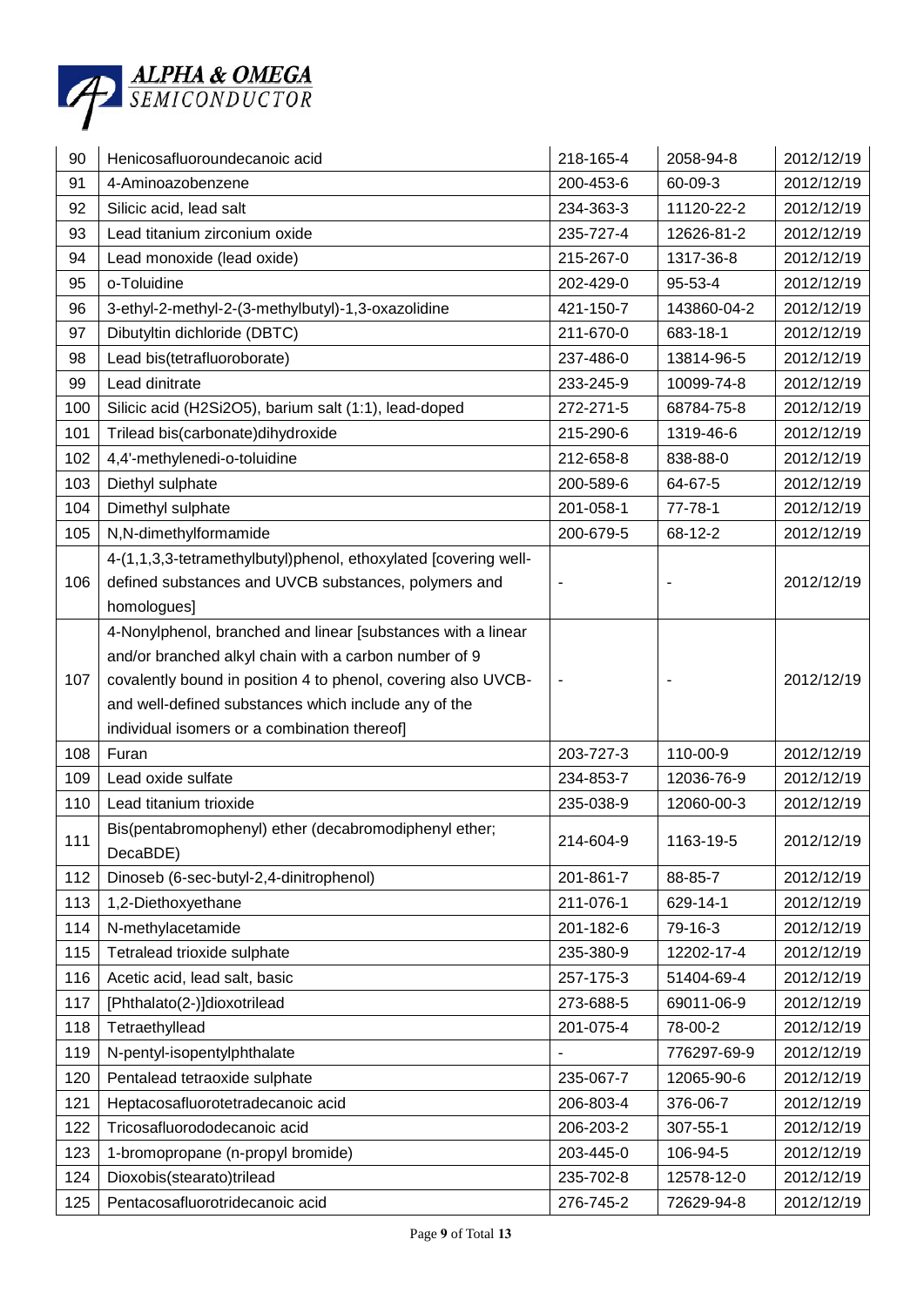

| 126 | Methoxyacetic acid                                                                                                                                                                                                                                          | 210-894-6 | 625-45-6       | 2012/12/19 |
|-----|-------------------------------------------------------------------------------------------------------------------------------------------------------------------------------------------------------------------------------------------------------------|-----------|----------------|------------|
| 127 | Methyloxirane (Propylene oxide)                                                                                                                                                                                                                             | 200-879-2 | 75-56-9        | 2012/12/19 |
| 128 | Trilead dioxide phosphonate                                                                                                                                                                                                                                 | 235-252-2 | 12141-20-7     | 2012/12/19 |
| 129 | o-aminoazotoluene                                                                                                                                                                                                                                           | 202-591-2 | 97-56-3        | 2012/12/19 |
| 130 | 4-methyl-m-phenylenediamine (toluene-2,4-diamine)                                                                                                                                                                                                           | 202-453-1 | 95-80-7        | 2012/12/19 |
| 131 | Diisopentylphthalate                                                                                                                                                                                                                                        | 210-088-4 | 605-50-5       | 2012/12/19 |
| 132 | 1,2-Benzenedicarboxylic acid, dipentylester, branched and<br>linear                                                                                                                                                                                         | 284-032-2 | 84777-06-0     | 2012/12/19 |
| 133 | Biphenyl-4-ylamine                                                                                                                                                                                                                                          | 202-177-1 | $92 - 67 - 1$  | 2012/12/19 |
| 134 | Fatty acids, C16-18, lead salts                                                                                                                                                                                                                             | 292-966-7 | 91031-62-8     | 2012/12/19 |
| 135 | Orange lead (lead tetroxide)                                                                                                                                                                                                                                | 215-235-6 | 1314-41-6      | 2012/12/19 |
| 136 | 4,4'-oxydianiline and its salts                                                                                                                                                                                                                             | 202-977-0 | 101-80-4       | 2012/12/19 |
| 137 | Diazene-1,2-dicarboxamide (C,C'-azodi(formamide))                                                                                                                                                                                                           | 204-650-8 | 123-77-3       | 2012/12/19 |
| 138 | Sulfurous acid, lead salt, dibasic                                                                                                                                                                                                                          | 263-467-1 | 62229-08-7     | 2012/12/19 |
| 139 | Lead cyanamidate                                                                                                                                                                                                                                            | 244-073-9 | 20837-86-9     | 2012/12/19 |
| 140 | α, α-Bis[4-(dimethylamino) phenyl]-4<br>(phenylamino)naphthalene-1-methanol (C.I. Solvent Blue 4)<br>[with ≥ 0.1% of Michler's ketone (EC No. 202-027-5) or<br>Michler's base (EC No. 202-959-2)]                                                           | 229-851-8 | 6786-83-0      | 2012/6/18  |
| 141 | 1,3,5-tris[(2S and 2R)-2,3-epoxypropyl]-1,3,5-triazine-2,4,6-<br>$(1H, 3H, 5H)$ -trione ( $\beta$ -TGIC)                                                                                                                                                    | 423-400-0 | 59653-74-6     | 2012/6/18  |
| 142 | N, N, N', N'-tetramethyl-4, 4'-methylenedianiline (Michler's base)                                                                                                                                                                                          | 202-959-2 | $101 - 61 - 1$ | 2012/6/18  |
| 143 | Diboron trioxide                                                                                                                                                                                                                                            | 215-125-8 | 1303-86-2      | 2012/6/18  |
| 144 | 1,2-bis(2-methoxyethoxy)ethane (TEGDME; triglyme)                                                                                                                                                                                                           | 203-977-3 | 112-49-2       | 2012/6/18  |
| 145 | Formamide                                                                                                                                                                                                                                                   | 200-842-0 | 75-12-7        | 2012/6/18  |
| 146 | 4,4'-bis(dimethylamino)-4"-(methylamino)trityl alcohol [with ≥<br>0.1% of Michler's ketone (EC No. 202-027-5) or Michler's base<br>(EC No. 202-959-2)]                                                                                                      | 209-218-2 | 561-41-1       | 2012/6/18  |
| 147 | Lead(II) bis(methanesulfonate)                                                                                                                                                                                                                              | 401-750-5 | 17570-76-2     | 2012/6/18  |
| 148 | [4-[4,4'-bis(dimethylamino) benzhydrylidene]cyclohexa-2,5-<br>dien-1-ylidene]dimethylammonium chloride (C.I. Basic Violet 3)<br>[with $\geq 0.1\%$ of Michler's ketone (EC No. 202-027-5) or<br>Michler's base (EC No. 202-959-2)]                          | 208-953-6 | 548-62-9       | 2012/6/18  |
| 149 | 1,2-dimethoxyethane; ethylene glycol dimethyl ether (EGDME)                                                                                                                                                                                                 | 203-794-9 | 110-71-4       | 2012/6/18  |
| 150 | [4-[[4-anilino-1-naphthyl][4-<br>(dimethylamino)phenyl]methylene]cyclohexa-2,5-dien-1-<br>ylidene] dimethylammonium chloride (C.I. Basic Blue 26) [with<br>$\geqslant$ 0.1% of Michler's ketone (EC No. 202-027-5) or Michler's<br>base (EC No. 202-959-2)] | 219-943-6 | 2580-56-5      | 2012/6/18  |
| 151 | 1,3,5-Tris(oxiran-2-ylmethyl)-1,3,5-triazinane-2,4,6-trione<br>(TGIC)                                                                                                                                                                                       | 219-514-3 | 2451-62-9      | 2012/6/18  |
| 152 | 4,4'-bis(dimethylamino)benzophenone (Michler's ketone)                                                                                                                                                                                                      | 202-027-5 | 90-94-8        | 2012/6/18  |
| 153 | Phenolphthalein                                                                                                                                                                                                                                             | 201-004-7 | 77-09-8        | 2011/12/19 |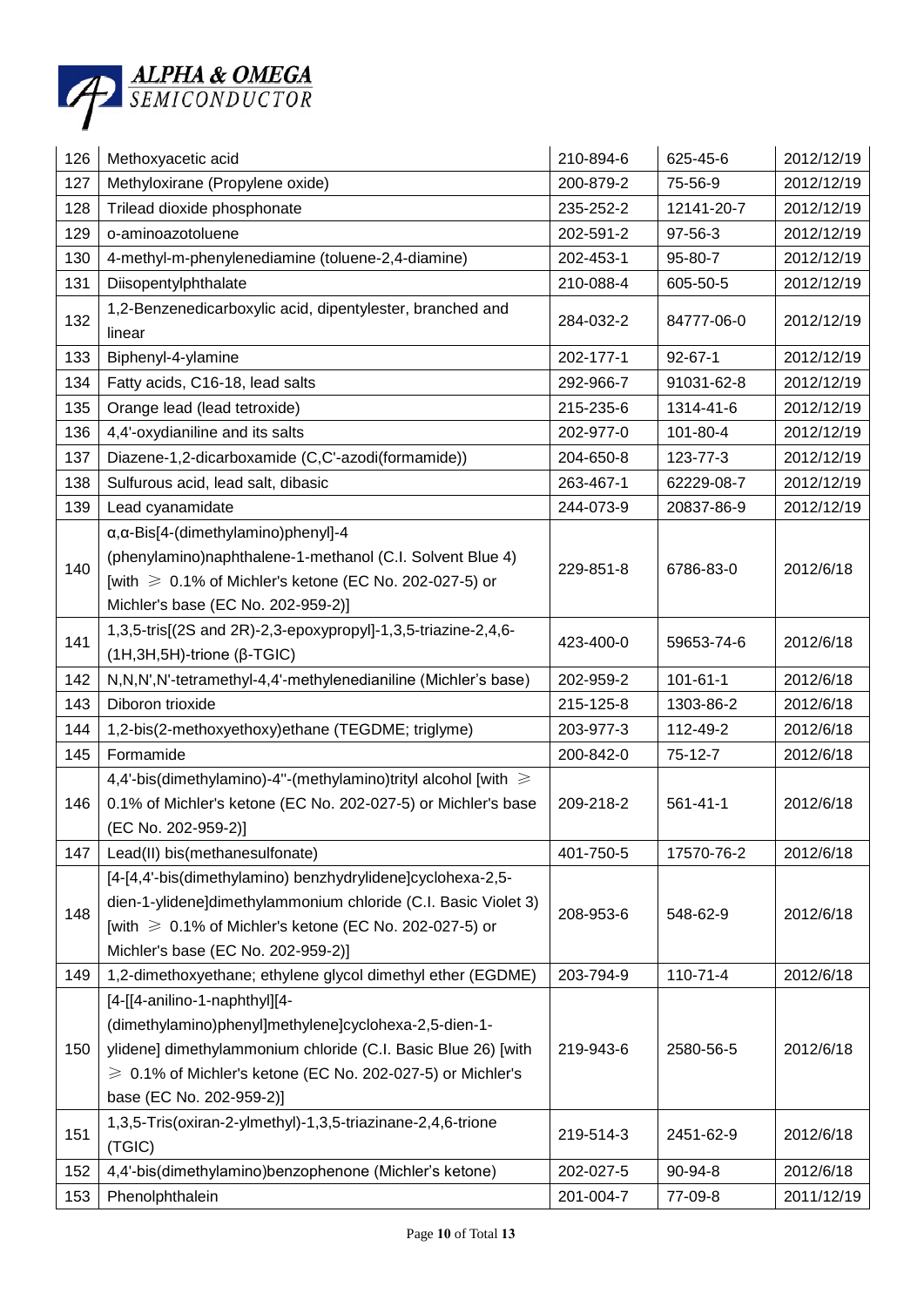

| 154 | N,N-dimethylacetamide                                                                                                                                                                                                                                                                                                                                                                                                                                                                                                                                                                                                                                                                                                                                          | 204-826-4 | 127-19-5      | 2011/12/19 |
|-----|----------------------------------------------------------------------------------------------------------------------------------------------------------------------------------------------------------------------------------------------------------------------------------------------------------------------------------------------------------------------------------------------------------------------------------------------------------------------------------------------------------------------------------------------------------------------------------------------------------------------------------------------------------------------------------------------------------------------------------------------------------------|-----------|---------------|------------|
| 155 | 4-(1,1,3,3-tetramethylbutyl)phenol                                                                                                                                                                                                                                                                                                                                                                                                                                                                                                                                                                                                                                                                                                                             | 205-426-2 | 140-66-9      | 2011/12/19 |
| 156 | Lead diazide, Lead azide                                                                                                                                                                                                                                                                                                                                                                                                                                                                                                                                                                                                                                                                                                                                       | 236-542-1 | 13424-46-9    | 2011/12/19 |
| 157 | Lead dipicrate                                                                                                                                                                                                                                                                                                                                                                                                                                                                                                                                                                                                                                                                                                                                                 | 229-335-2 | 6477-64-1     | 2011/12/19 |
| 158 | 1,2-dichloroethane                                                                                                                                                                                                                                                                                                                                                                                                                                                                                                                                                                                                                                                                                                                                             | 203-458-1 | 107-06-2      | 2011/12/19 |
| 159 | Calcium arsenate                                                                                                                                                                                                                                                                                                                                                                                                                                                                                                                                                                                                                                                                                                                                               | 231-904-5 | 7778-44-1     | 2011/12/19 |
| 160 | Dichromium tris(chromate)                                                                                                                                                                                                                                                                                                                                                                                                                                                                                                                                                                                                                                                                                                                                      | 246-356-2 | 24613-89-6    | 2011/12/19 |
| 161 | 2-Methoxyaniline; o-Anisidine                                                                                                                                                                                                                                                                                                                                                                                                                                                                                                                                                                                                                                                                                                                                  | 201-963-1 | $90 - 04 - 0$ | 2011/12/19 |
| 162 | Pentazinc chromate octahydroxide                                                                                                                                                                                                                                                                                                                                                                                                                                                                                                                                                                                                                                                                                                                               | 256-418-0 | 49663-84-5    | 2011/12/19 |
| 163 | Zirconia Aluminosilicate Refractory Ceramic Fibres are fibres<br>covered by index number 650-017-00-8 in Annex VI, part 3,<br>table 3.1 of Regulation (EC) No 1272/2008 of the European<br>Parliament and of the Council of 16 December 2008 on<br>classification, labelling and packaging of substances and<br>mixtures, and fulfil the three following conditions: a) oxides of<br>aluminium, silicon and zirconium are the main components<br>present (in the fibres) within variable concentration ranges b)<br>fibres have a length weighted geometric mean diameter less<br>two standard geometric errors of 6 or less micrometres (?m). c)<br>alkaline oxide and alkali earth oxide<br>(Na2O+K2O+CaO+MgO+BaO) content less or equal to 18%<br>by weight |           |               | 2011/12/19 |
| 164 | Arsenic acid                                                                                                                                                                                                                                                                                                                                                                                                                                                                                                                                                                                                                                                                                                                                                   | 231-901-9 | 7778-39-4     | 2011/12/19 |
| 165 | Potassium hydroxyoctaoxodizincatedichromate                                                                                                                                                                                                                                                                                                                                                                                                                                                                                                                                                                                                                                                                                                                    | 234-329-8 | 11103-86-9    | 2011/12/19 |
| 166 | Formaldehyde, oligomeric reaction products with aniline                                                                                                                                                                                                                                                                                                                                                                                                                                                                                                                                                                                                                                                                                                        | 500-036-1 | 25214-70-4    | 2011/12/19 |
| 167 | Lead styphnate                                                                                                                                                                                                                                                                                                                                                                                                                                                                                                                                                                                                                                                                                                                                                 | 239-290-0 | 15245-44-0    | 2011/12/19 |
| 168 | Bis(2-methoxyethyl) phthalate                                                                                                                                                                                                                                                                                                                                                                                                                                                                                                                                                                                                                                                                                                                                  | 204-212-6 | 117-82-8      | 2011/12/19 |
| 169 | Trilead diarsenate                                                                                                                                                                                                                                                                                                                                                                                                                                                                                                                                                                                                                                                                                                                                             | 222-979-5 | 3687-31-8     | 2011/12/19 |
| 170 | Aluminosilicate Refractory Ceramic Fibres<br>are fibres covered by index number 650-017-00-8 in Annex VI,<br>part 3, table 3.1 of Regulation (EC) No 1272/2008 of the<br>European Parliament and of the Council of 16 December 2008<br>on classification, labelling and packaging of substances and<br>mixtures, and fulfil the three following conditions: a) oxides of<br>aluminium and silicon are the main components present (in the<br>fibres) within variable concentration ranges b) fibres have a<br>length weighted geometric mean diameter less two standard<br>geometric errors of 6 or less micrometres (?m) c) alkaline<br>oxide and alkali earth oxide (Na2O+K2O+CaO+MgO+BaO)                                                                   |           |               | 2011/12/19 |
|     | content less or equal to 18% by weight                                                                                                                                                                                                                                                                                                                                                                                                                                                                                                                                                                                                                                                                                                                         |           |               |            |
| 171 | Bis(2-methoxyethyl) ether                                                                                                                                                                                                                                                                                                                                                                                                                                                                                                                                                                                                                                                                                                                                      | 203-924-4 | 111-96-6      | 2011/12/19 |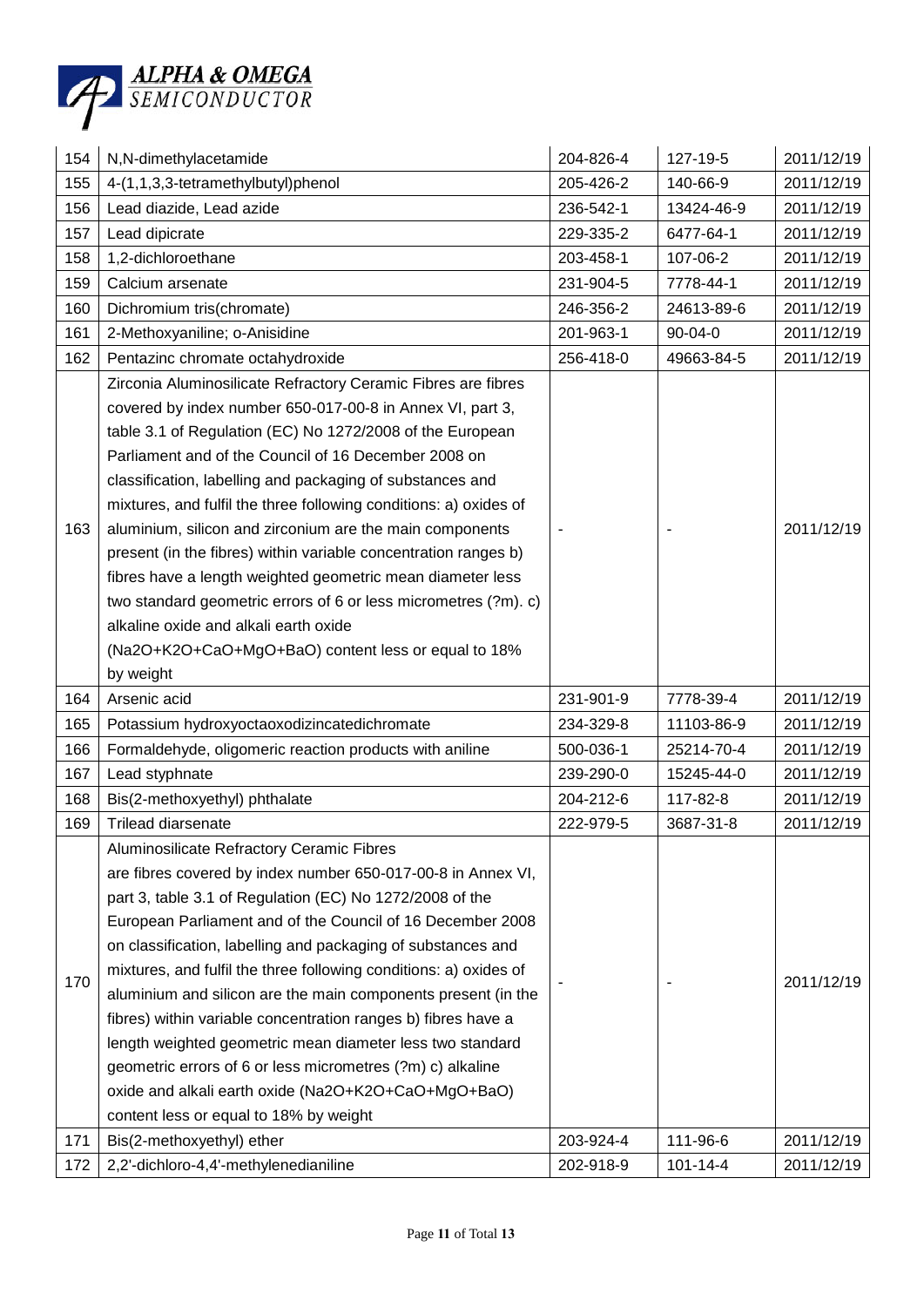

| 173 | Cobalt dichloride                                                          | 231-589-4 | 7646-79-9                   | 2011/06/20<br>2008/10/28 |
|-----|----------------------------------------------------------------------------|-----------|-----------------------------|--------------------------|
| 174 | 1,2-Benzenedicarboxylic acid, di-C6-8-branched alkyl esters,<br>C7-rich    | 276-158-1 | 71888-89-6                  | 2011/6/20                |
| 175 | Strontium chromate                                                         | 232-142-6 | 7789-06-2                   | 2011/6/20                |
| 176 | 1,2-Benzenedicarboxylic acid, di-C7-11-branched and linear<br>alkyl esters | 271-084-6 | 68515-42-4                  | 2011/6/20                |
| 177 | 1-Methyl-2-pyrrolidone                                                     | 212-828-1 | 872-50-4                    | 2011/6/20                |
| 178 | 1,2,3-Trichloropropane                                                     | 202-486-1 | $96 - 18 - 4$               | 2011/6/20                |
| 179 | 2-Ethoxyethyl acetate                                                      | 203-839-2 | 111-15-9                    | 2011/6/20                |
| 180 | Hydrazine                                                                  | 206-114-9 | $302 - 01 - 2$<br>7803-57-8 | 2011/6/20                |
| 181 | Cobalt(II) diacetate                                                       | 200-755-8 | $71 - 48 - 7$               | 2010/12/15               |
| 182 | 2-Ethoxyethanol                                                            | 203-804-1 | 110-80-5                    | 2010/12/15               |
| 183 | Cobalt(II) sulphate                                                        | 233-334-2 | 10124-43-3                  | 2010/12/15               |
|     | Acids generated from chromium trioxide and their oligomers.                | 231-801-5 | 7738-94-5,                  |                          |
| 184 | Names of the acids and their oligomers: Chromic acid,                      | 236-881-5 | 13530-68-2                  | 2010/12/15               |
|     | Dichromic acid, Oligomers of chromic acid and dichromic acid.              |           |                             |                          |
| 185 | 2-Methoxyethanol                                                           | 203-713-7 | 109-86-4                    | 2010/12/15               |
| 186 | Chromium trioxide                                                          | 215-607-8 | 1333-82-0                   | 2010/12/15               |
| 187 | Cobalt(II) carbonate                                                       | 208-169-4 | 513-79-1                    | 2010/12/15               |
| 188 | Cobalt(II) dinitrate                                                       | 233-402-1 | 10141-05-6                  | 2010/12/15               |
| 189 | Trichloroethylene                                                          | 201-167-4 | 79-01-6                     | 2010/6/18                |
| 190 | Potassium dichromate                                                       | 231-906-6 | 7778-50-9                   | 2010/6/18                |
| 191 | Tetraboron disodium heptaoxide, hydrate                                    | 235-541-3 | 12267-73-1                  | 2010/6/18                |
| 192 | Boric acid                                                                 | 233-139-2 | 10043-35-3,                 | 2010/6/18                |
|     |                                                                            | 234-343-4 | 11113-50-1                  |                          |
| 193 | Ammonium dichromate                                                        | 232-143-1 | 7789-09-5                   | 2010/6/18                |
| 194 | Sodium chromate                                                            | 231-889-5 | 7775-11-3                   | 2010/6/18                |
|     |                                                                            |           | 1303-96-4,                  |                          |
| 195 | Disodium tetraborate, anhydrous                                            | 215-540-4 | 1330-43-4,                  | 2010/6/18                |
|     |                                                                            |           | 12179-04-3                  |                          |
| 196 | Potassium chromate                                                         | 232-140-5 | 7789-00-6                   | 2010/6/18                |
| 197 | Acrylamide                                                                 | 201-173-7 | 79-06-1                     | 2010/3/30                |
| 198 | Lead sulfochromate yellow (C.I. Pigment Yellow 34)                         | 215-693-7 | 1344-37-2                   | 2010/1/13                |
| 199 | Lead chromate molybdate sulphate red (C.I. Pigment Red 104)                | 235-759-9 | 12656-85-8                  | 2010/1/13                |
| 200 | 2,4-Dinitrotoluene                                                         | 204-450-0 | 121-14-2                    | 2010/1/13                |
| 201 | Anthracene oil                                                             | 292-602-7 | 90640-80-5                  | 2010/1/13                |
| 202 | Anthracene oil, anthracene paste, anthracene fraction                      | 295-275-9 | 91995-15-2                  | 2010/1/13                |
| 203 | Anthracene oil, anthracene-low                                             | 292-604-8 | 90640-82-7                  | 2010/1/13                |
| 204 | Diisobutyl phthalate                                                       | 201-553-2 | 84-69-5                     | 2010/1/13                |
| 205 | Tris(2-chloroethyl)phosphate (T)                                           | 204-118-5 | 115-96-8                    | 2010/1/13                |
| 206 | Lead chromate                                                              | 231-846-0 | 7758-97-6                   | 2010/1/13                |